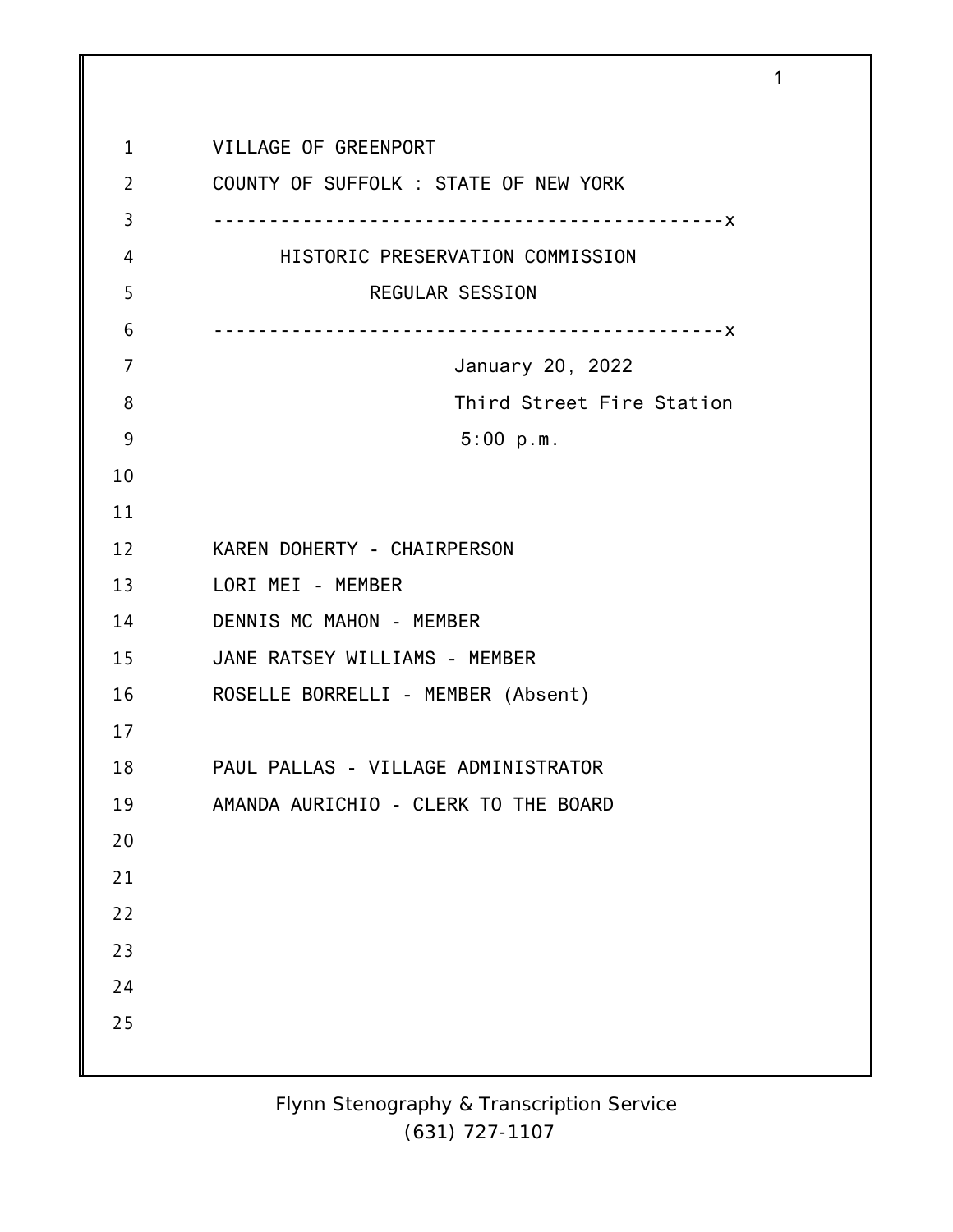|                |                | HPC 1/20/22                               | $\overline{2}$ |
|----------------|----------------|-------------------------------------------|----------------|
|                |                |                                           |                |
| $\mathbf{1}$   |                | <b>INDEX</b>                              |                |
| $\overline{2}$ | <b>ITEM</b>    | DESCRIPTION                               | <b>PAGE</b>    |
| 3              | $\mathbf 1$    | 817 MAIN STREET                           | 3              |
| 4              |                | Applicant: Peter Saitta                   |                |
| 5              | 2              | How Old Is My House?: A project update    | 19             |
| 6              |                | by Jane Ratsey Williams.                  |                |
| $\overline{7}$ | 3              | Motion to accept and approve the minutes  | 28             |
| 8              |                | of the December 16, 2021 regular meeting. |                |
| 9              | $\overline{4}$ | Motion to schedule the next Historic      | 29             |
| 10             |                | Preservation Commission meeting for       |                |
| 11             |                | 5:00 p.m. on February 17, 2022 at the     |                |
| 12             |                | Third Street Fire Station.                |                |
| 13             | 5              | Motion to adjourn.                        | 29             |
| 14             |                |                                           |                |
| 15             |                |                                           |                |
| 16             |                |                                           |                |
| 17             |                |                                           |                |
| 18             |                |                                           |                |
| 19             |                |                                           |                |
| 20             |                |                                           |                |
| 21             |                |                                           |                |
| 22             |                |                                           |                |
| 23             |                |                                           |                |
| 24             |                |                                           |                |
| 25             |                |                                           |                |
|                |                |                                           |                |
|                |                |                                           |                |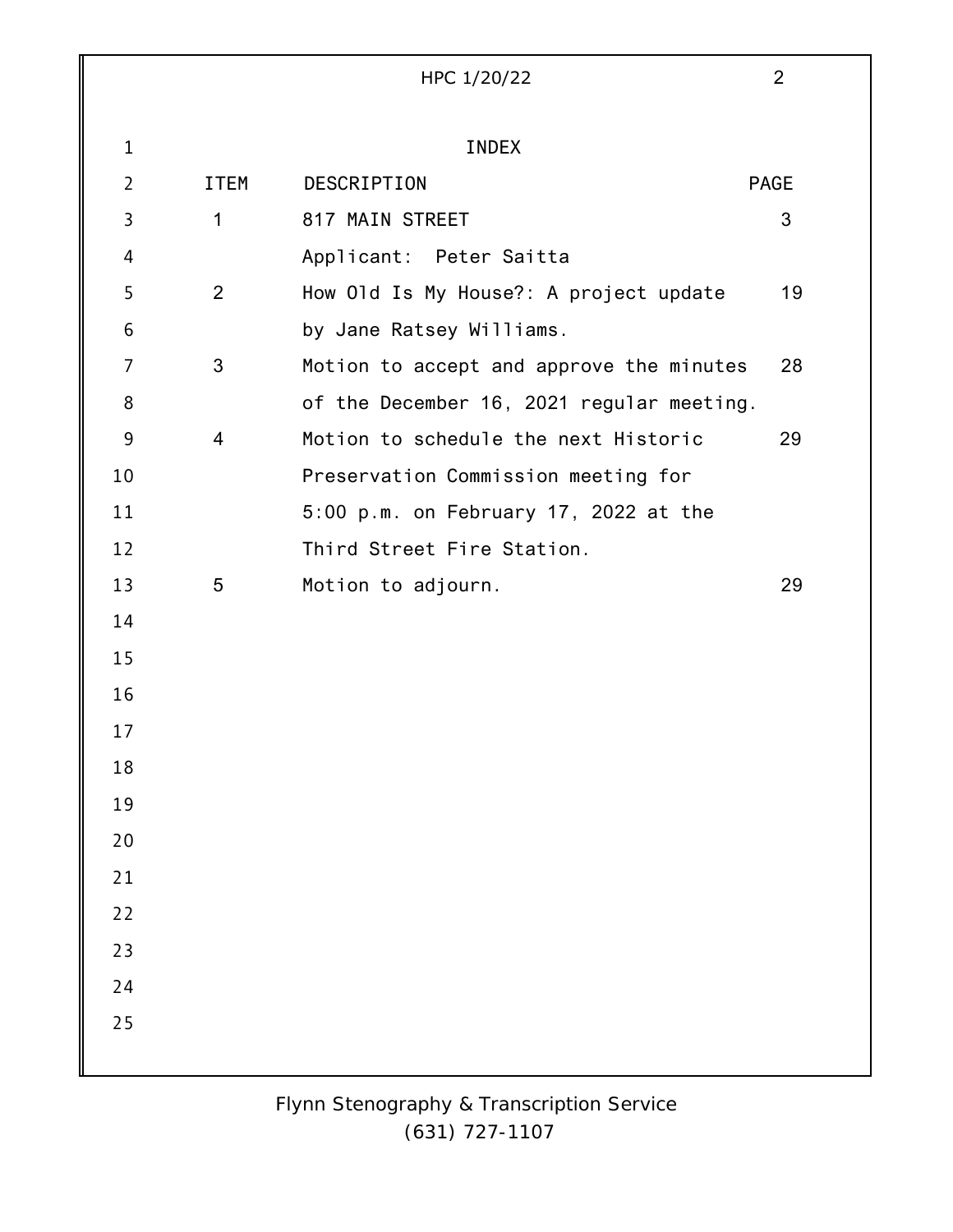| HPC 1/20/22 |  |
|-------------|--|
|             |  |

| $\mathbf{1}$   | (The Meeting was Called to Order at 5:05 p.m.)    |
|----------------|---------------------------------------------------|
| $\overline{2}$ | CHAIRPERSON DOHERTY: Thank you so much for        |
| 3              | attending the Village of Greenport Historic       |
| 4              | Preservation Commission meeting of January 20th,  |
| 5              | 2022 at the Third Street Fire Station. I'm Karen  |
| 6              | Doherty and I'm Chairperson of the Historic       |
| 7              | Preservation Commission. Would the members of the |
| 8              | Commission please introduce yourself.             |
| 9              | MEMBER WILLIAMS: Jane Ratsey Williams.            |
| 10             | MEMBER MEI: Lori Mei.                             |
| 11             | MEMBER MC MAHON: Dennis McMahon.                  |
| 12             | CHAIRPERSON DOHERTY: We have a quorum.            |
| 13             | We will now move to agenda Item No. 1 -           |
| 14             | 817 Main Street. Discussion and possible motion   |
| 15             | on the application of Peter Saitta. The applicant |
| 16             | seeks approval to convert the existing attached   |
| 17             | accessory structure (attached garage) to a        |
| 18             | permitted accessory use (professional office).    |
| 19             | The applicant seeks approval for the              |
| 20             | following at the converted -- at the converted    |
| 21             | garage structure:                                 |
| 22             | Replacement of solid garage doors with glass      |
| 23             | bi-folding sliding doors.                         |
| 24             | New wood siding to match existing.                |
| 25             | A new entry door for the professional             |
|                |                                                   |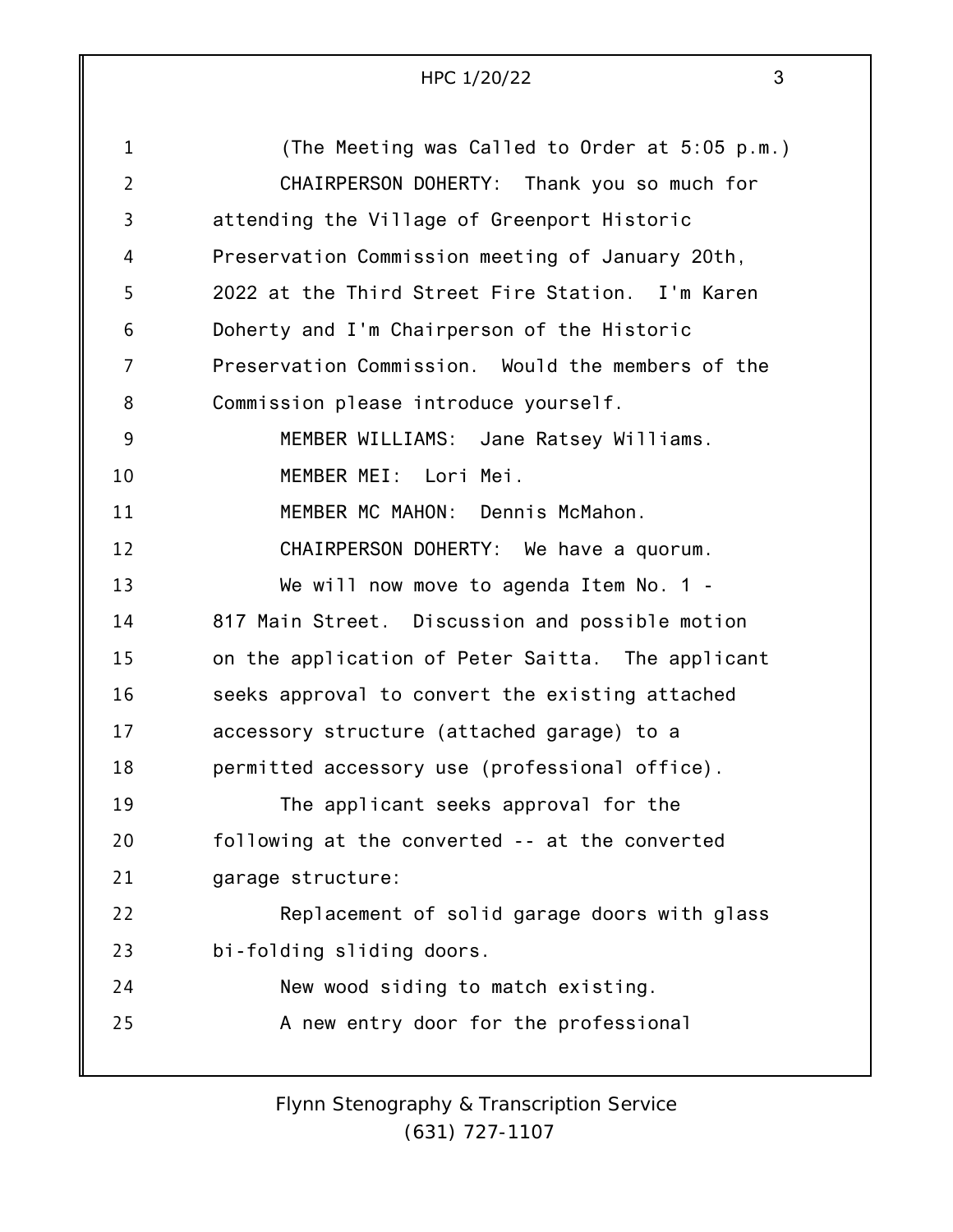1 2 3 4 5 6 7 8 9 10 11 12 13 14 15 16 17 18 19 20 21 22 23 24 25 HPC 1/20/22 4 office. The applicant seeks approval for new landscaping in and at the following areas to be constructed: A new patio. A new ramp. An in-ground swimming pool with a fence. A porch at the entry door for the professional office. A new eyebrow pergola above the bi-folding sliding door. Repair the existing pergola behind the existing accessory structure. SCTM #1001-2.-1-25. Is the owner or representative present? DOUG HOUSTOUN: Yes. CHAIRPERSON DOHERTY: Will you, please, come to the podium and state your name and address for us and describe the project for us. DOUG HOUSTOUN: Sure. Doug Houstoun, Heitler Houstoun Architects. Do you want my address? CHAIRPERSON DOHERTY: Yeah. DOUG HOUSTOUN: 11 Fenimore Road, New Rochelle, New York 10804. And I have with me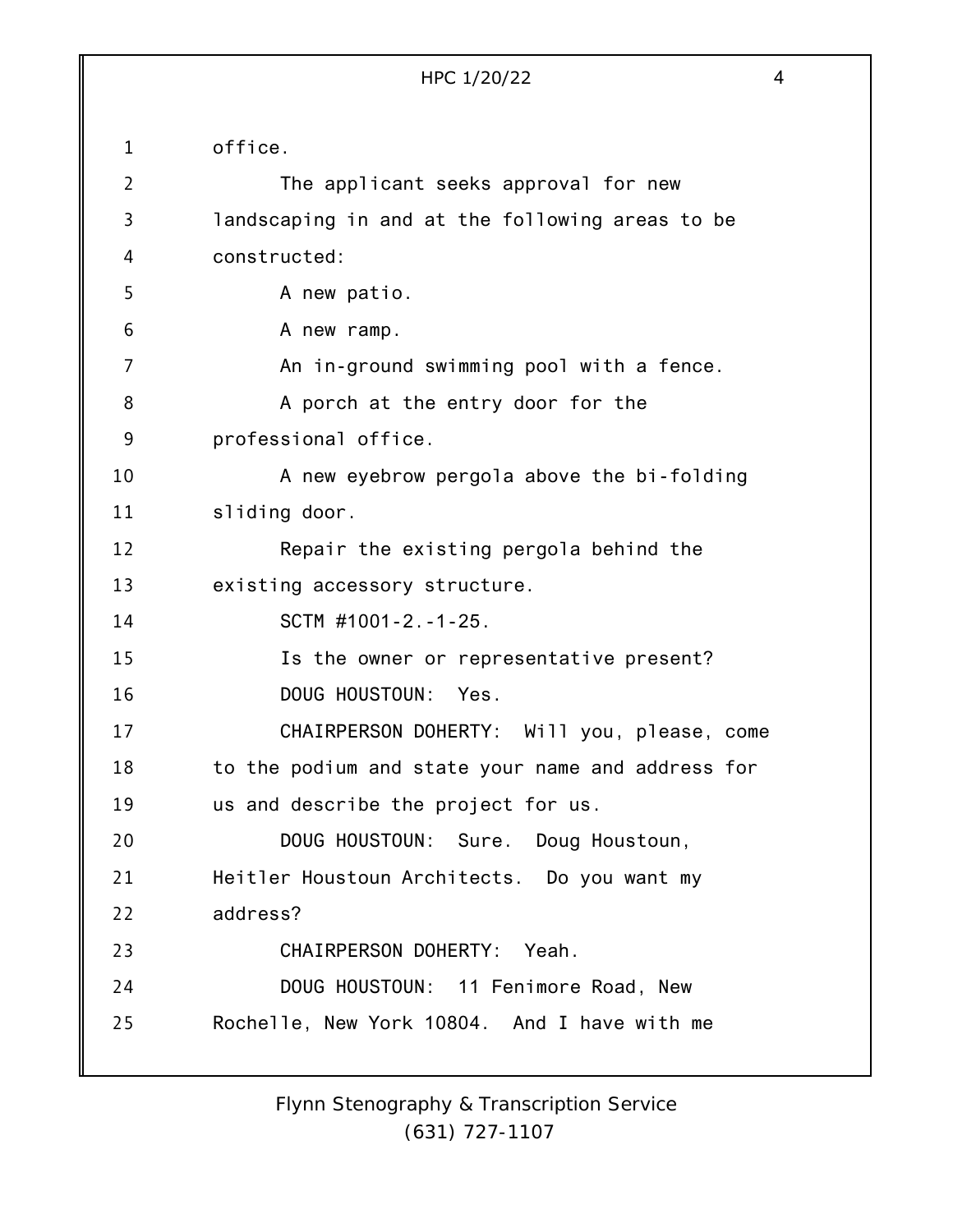1 2 3 Dan O'Neil, who is a Landscape Designer as well, who can answer more detailed questions on the landscape design.

4 5 6 7 8 9 10 11 We were in front of you guys before. We passed on the pool, the sign and the office. The sign has been removed from the project, that's not part of the project anymore. The pool is still there. We met with the Planning Board, they had no issues with the pool. We worked with Alex Bolanos. There's no variances needed for the pool.

12 13 14 15 The pool material is illustrated on our site plan, and Dan can ask more about the materials. There's proper screening. All of those conditions for zoning are met.

16 17 18 19 20 21 And then on the professional office, we have some cosmetic exterior improvements. One of the questions was about lighting. There's existing lighting on the structure right now. There's no proposed new lighting at the office space. The lighting there is sufficient at the moment.

22 23 24 25 There's some siding repair, new doors, Andersen doors that have a Colonial white color. There is a brick patio, repaired pergola, and that brick patio has an elevation, the finished floor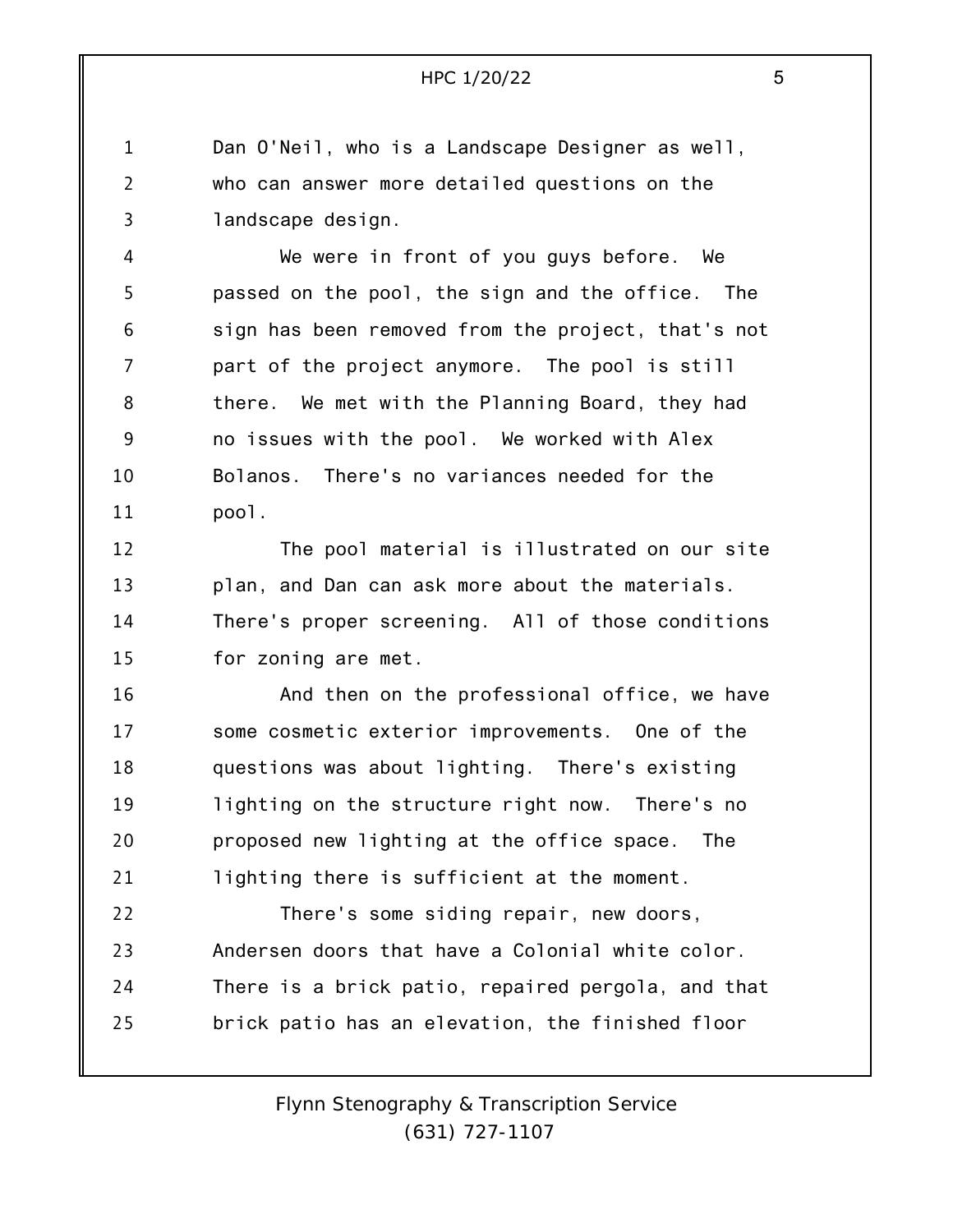| $\mathbf 1$    | of the office has an elevation about two-foot-two, |
|----------------|----------------------------------------------------|
| $\overline{2}$ | two-foot-three above the grade. So we are          |
| 3              | proposing a ramp from the professional office      |
| 4              | parking lot to the office. It would be about       |
| 5              | 26-and-a-half feet long at an ADA slope up. It     |
| 6              | will be in brick to match the patio. And, again,   |
| 7              | I think some of the drawings that you have show    |
| 8              | that. I also have some more detail on the ramp,    |
| 9              | if you want to see some more detail on the ramp.   |
| 10             | I think that roughly covers it.                    |
| 11             | MEMBER MC MAHON: Understood.                       |
| 12             | CHAIRPERSON DOHERTY: Jane, do you have --          |
| 13             | MEMBER WILLIAMS: I have to say, this is the        |
| 14             | biggest plan that I've had on the -- on the Board, |
| 15             | $SO - -$                                           |
| 16             | (Laughter)                                         |
| 17             | MEMBER WILLIAMS: Thank you, gentlemen, for         |
| 18             | the detail. The ramp, is that going -- I have      |
| 19             | several questions.                                 |
| 20             | DOUG HOUSTOUN: Yeah.                               |
| 21             | MEMBER WILLIAMS: Starting at the driveway,         |
| 22             | if I might. On an earlier -- on an earlier         |
| 23             | drawing, where -- where it says lawn on the new    |
| 24             | one, there was a brick walkway going from the      |
| 25             | driveway to the --                                 |
|                |                                                    |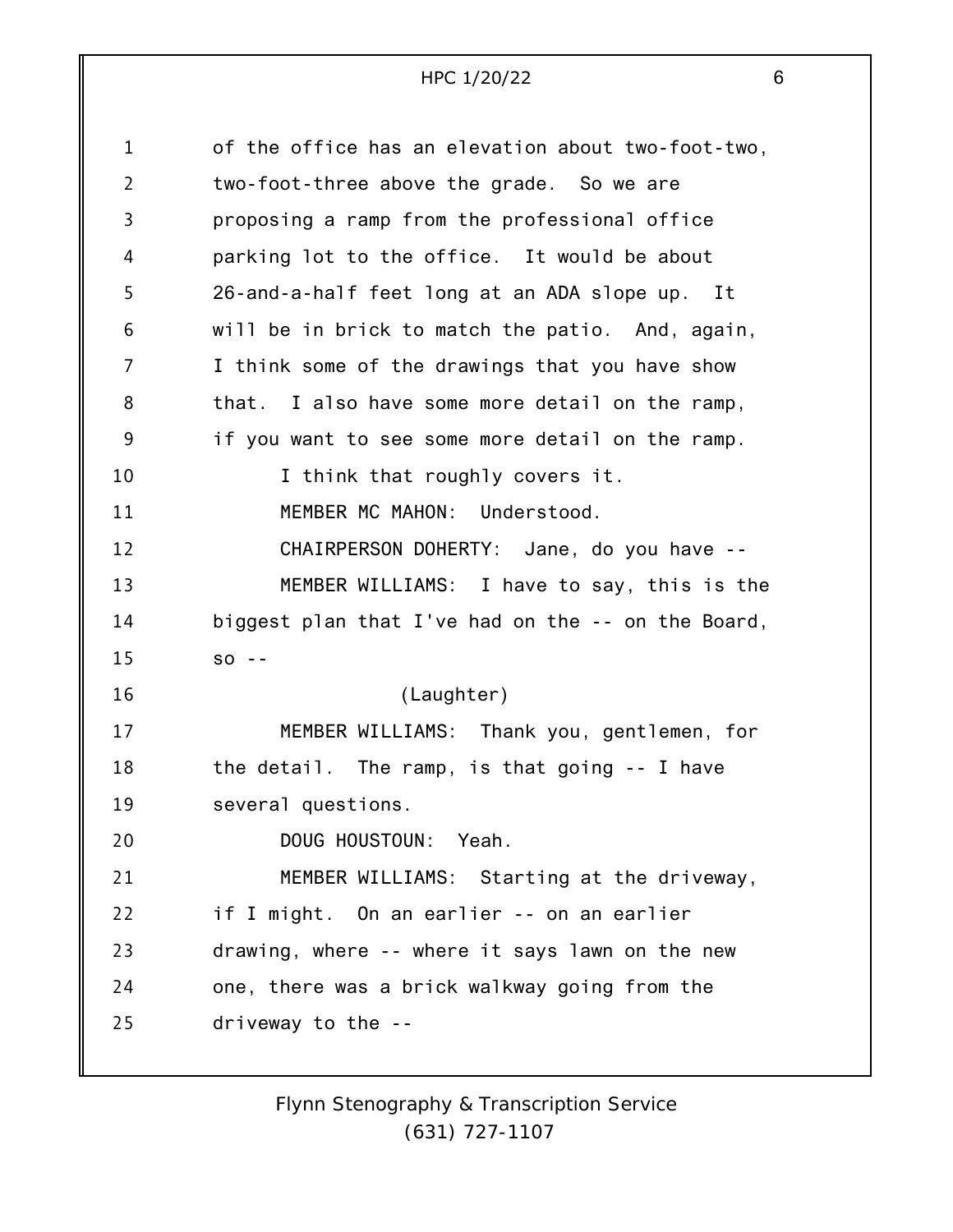1 2 3 4 5 6 7 8 9 10 11 12 13 14 15 16 17 18 19 20 21 22 23 24 25 HPC 1/20/22 7 DOUG HOUSTOUN: So this is a colored version that you have. MEMBER WILLIAMS: Oh, okay. DOUG HOUSTOUN: So from the parking lot, there is a straight run of brick walkway. You know, from about here, that's about 26 feet. That's where it slopes, starts to slope up -- MEMBER WILLIAMS: Okay. DOUG HOUSTOUN: -- towards the patio, and it lands -- MEMBER WILLIAMS: Under -- go under the pergola, yeah. DOUG HOUSTOUN: It goes under the pergola, yes. MEMBER WILLIAMS: Okay. Oh, so that walkway is still there. I didn't see it on this new plan. It just says lawn. DOUG HOUSTOUN: On the hand sketch plan, it's not there. When you guys asked about the ADA ramp, which is -- MEMBER WILLIAMS: Okay. DOUG HOUSTOUN: -- part of this. MEMBER WILLIAMS: That's fine. I just -- DOUG HOUSTOUN: We -- yeah, there's a supplemental drawing of that.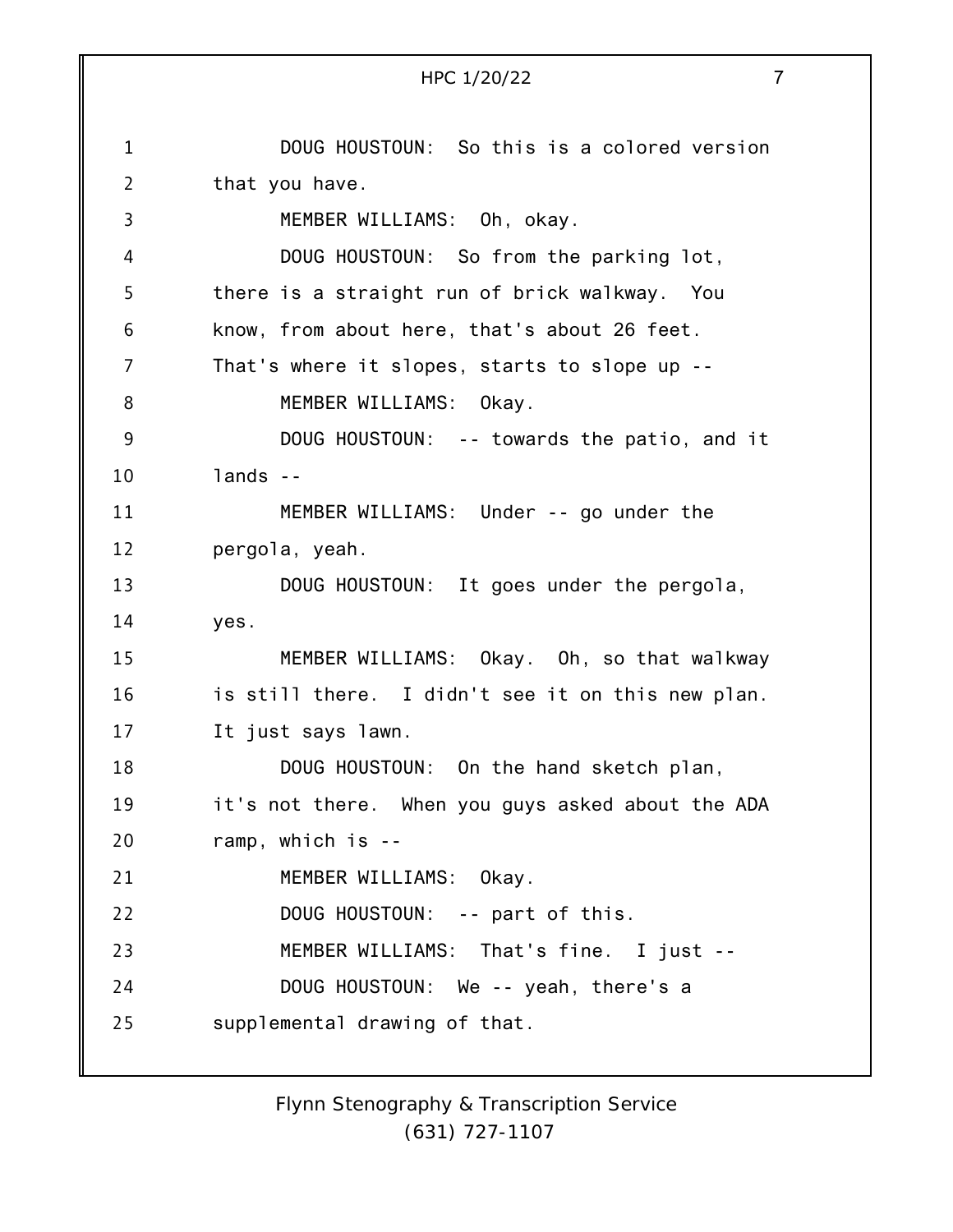1 2 3 4 5 6 7 8 9 10 11 12 13 14 15 16 17 18 19 20 21 22 23 24 25 HPC 1/20/22 8 MEMBER WILLIAMS: And I think the -- to the north side of the pool, the beautiful stone wall, how tall is that going to be? DAN O'NEIL: Two feet. DOUG HOUSTOUN: Two feet. MEMBER WILLIAMS: Two feet. DAN O'NEIL: From the back edge of the pool that harbors the -- DOUG HOUSTOUN: So you're talking about this line? DOUG HOUSTOUN: There's two feet of -- MEMBER WILLIAMS: Yeah, that's the north side, yeah. DAN O'NEIL: That wall is slated to be two feet, two feet high. DOUG HOUSTOUN: Two feet. MEMBER WILLIAMS: And the -- I believe the bushes on the other side are roses, correct? DOUG HOUSTOUN: You're talking about the bushes along here? MEMBER WILLIAMS: Along -- right next to the brick wall, sir -- the stone wall. My question is, it's not really about the planting material. If you're having clients walk down this brick walk to the office --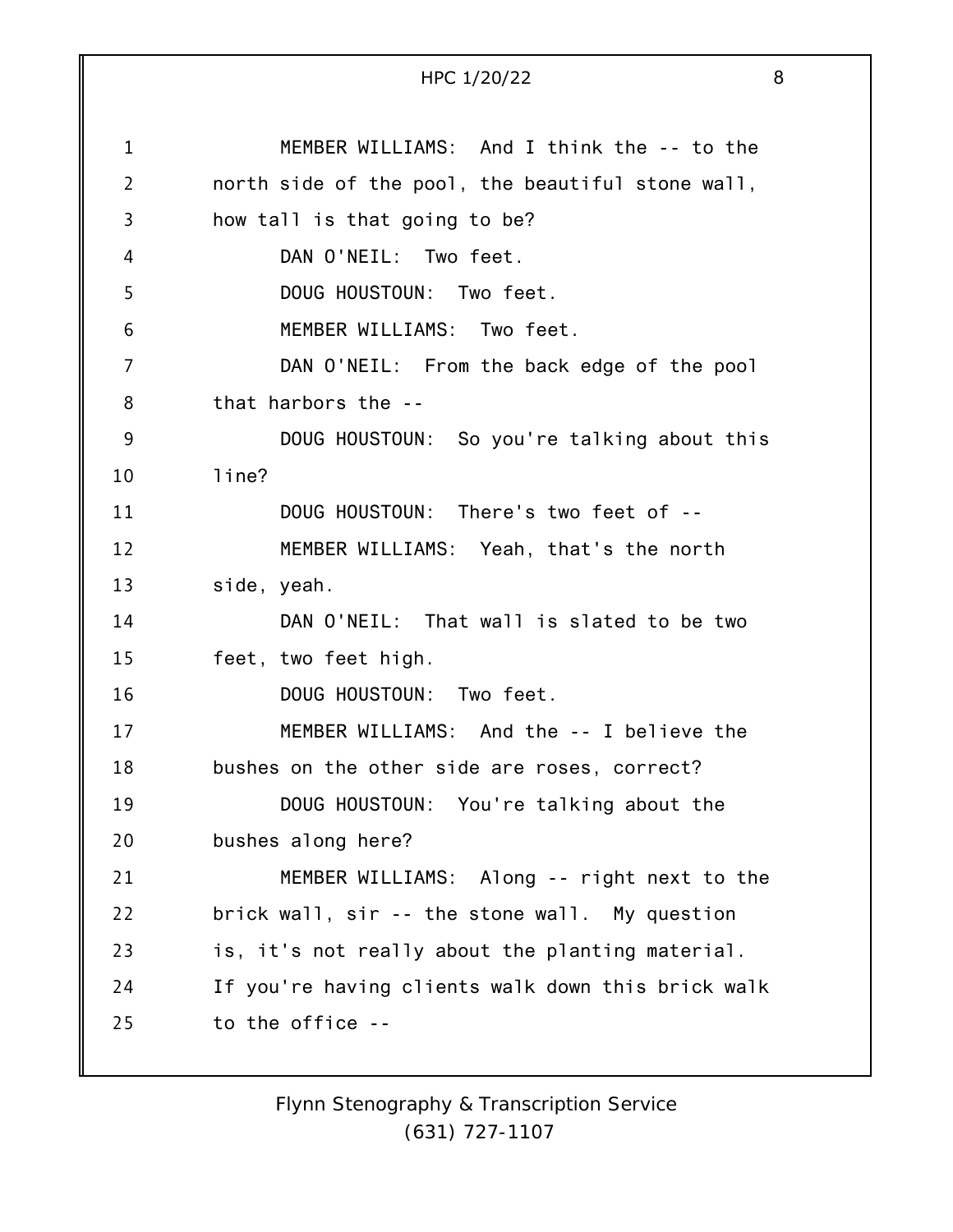1 2 3 4 5 6 7 8 9 10 11 12 13 14 15 16 17 18 19 20 21 22 23 24 25 HPC 1/20/22 9 DOUG HOUSTOUN: Uh-huh. MEMBER WILLIAMS: -- what prevents them from not like saying hello to the family when they're at the pool hanging out there? DOUG HOUSTOUN: Saying hello to the folks -- MEMBER WILLIAMS: Well, I mean, it's not very private. DOUG HOUSTOUN: As in visual privacy. MEMBER WILLIAMS: Yeah. I mean, if I was out there sunbathing and clients kept coming up to the door, it would seem sort of invasive. DOUG HOUSTOUN: This is the building here. This might help you. CHAIRPERSON DOHERTY: Excuse me, sir. DAN O'NEIL: It's color-coded. MEMBER WILLIAMS: Oh, it's color coded. DAN O'NEIL: It's color-coded. CHAIRPERSON DOHERTY: Paul. ADMINISTRATOR PALLAS: One at a time, please. MEMBER WILLIAMS: You're lucky I could get that on the table. CHAIRPERSON DOHERTY: Sir. MEMBER MEI: You have to -- DOUG HOUSTOUN: Dan, she's got to hear you.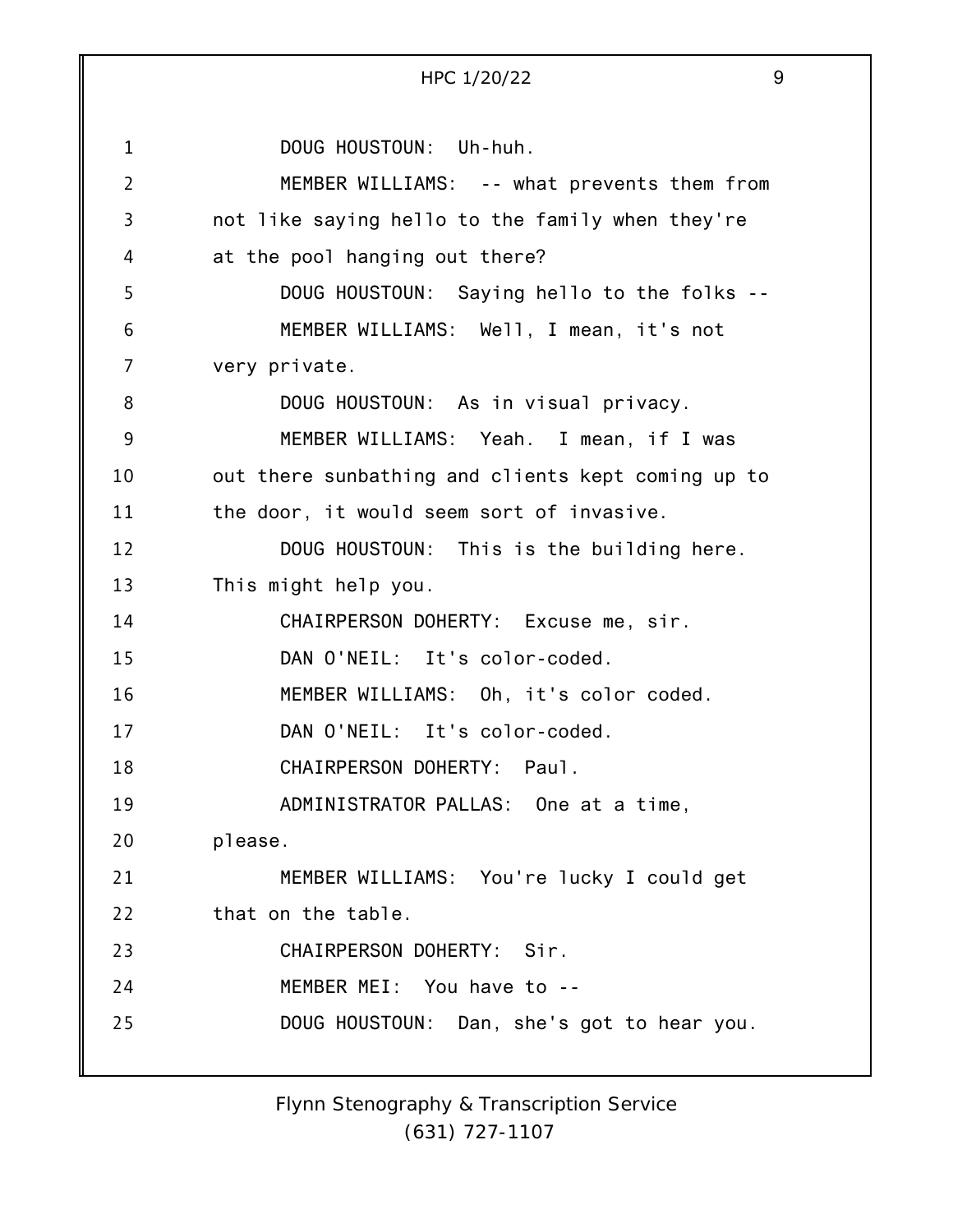|                | 10<br>HPC 1/20/22                                  |
|----------------|----------------------------------------------------|
|                |                                                    |
| $\mathbf{1}$   | DAN O'NEIL: Oh, I apologize.                       |
| $\overline{2}$ | LUCIA BRAATEN: You have to use the                 |
| 3              | microphone.                                        |
| 4              | DAN O'NEIL: Oh. My apologies. Dan O'Neil.          |
| 5              | CHAIRPERSON DOHERTY: Okay. You'll have to          |
| 6              | pull your mask down, just because I couldn't -- I  |
| 7              | can't understand you, I'm sorry.                   |
| 8              | DAN O'NEIL: Daniel O'Neil, 4 Andromeda             |
| 9              | Court, Miller Place, Job Foreman, Job Manager for  |
| 10             | Design Scapes. I'll be installing this project.    |
| 11             | CHAIRPERSON DOHERTY: Okay.                         |
| 12             | MEMBER WILLIAMS: So, Dan, when someone's           |
| 13             | coming from the driveway through the -- what you   |
| 14             | call the estate fence --                           |
| 15             | DAN O'NEIL: Yes.                                   |
| 16             | MEMBER WILLIAMS: -- gate, correct?                 |
| 17             | DAN O'NEIL: Yes, an estate fence.                  |
| 18             | MEMBER WILLIAMS: What -- wouldn't it be            |
| 19             | nice to have some privacy for those people who are |
| 20             | bathing in the pool?                               |
| 21             | DAN O'NEIL: Well, there'll be some -- he           |
| 22             | has $-$ he has $-$                                 |
| 23             | MEMBER WILLIAMS: Rose bushes.                      |
| 24             | DAN O'NEIL: -- shrubbery there, roses.             |
| 25             | MEMBER WILLIAMS: Yeah.                             |
|                |                                                    |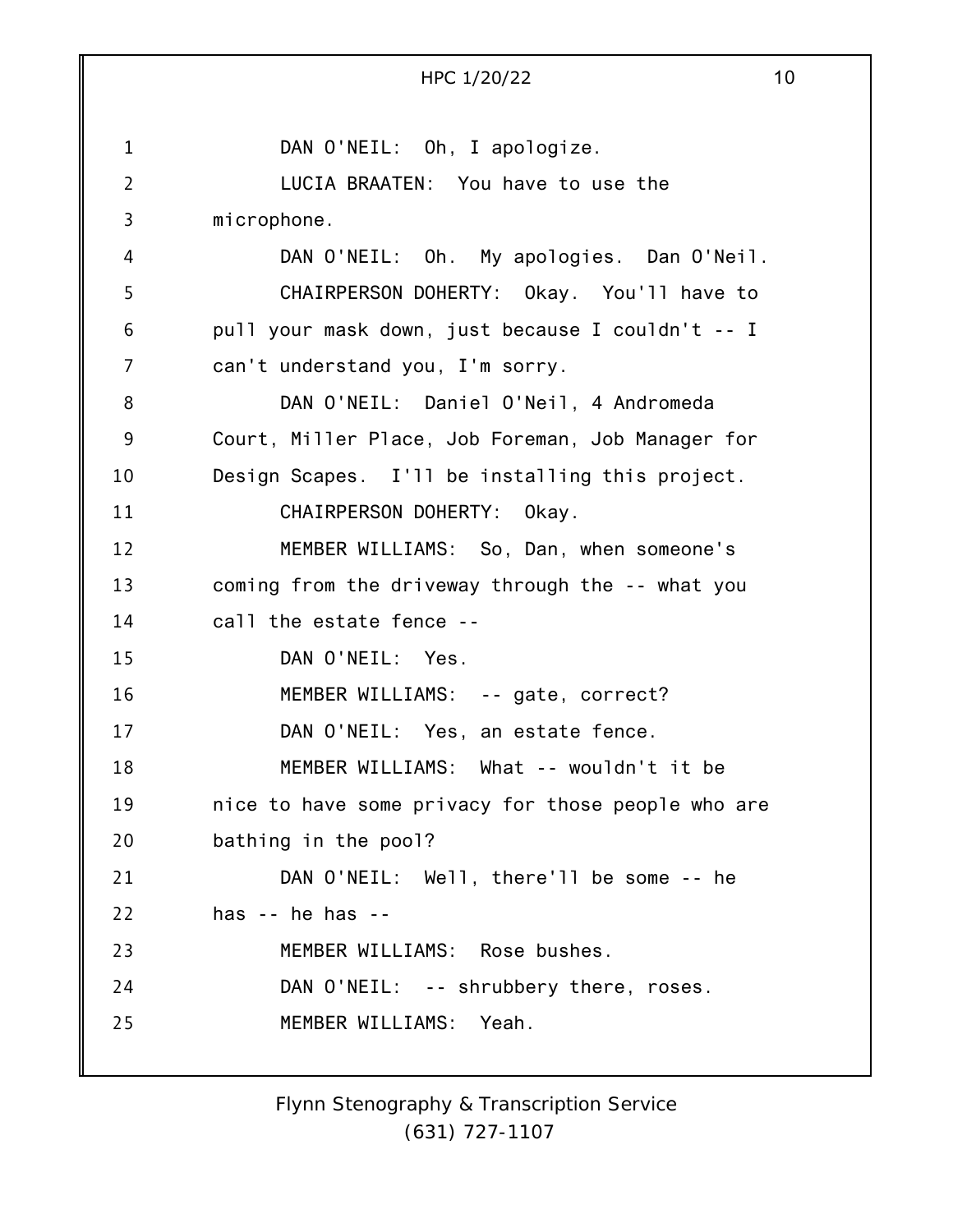1 2 3 4 5 6 7 8 9 10 11 12 13 14 15 16 17 18 19 20 21 22 23 24 25 DAN O'NEIL: And --MEMBER WILLIAMS: Well, it -- DAN O'NEIL: The wall is two feet high. MEMBER WILLIAMS: Right. DAN O'NEIL: So, at that point, you know, if he'd want to work in some screening -- MEMBER WILLIAMS: So picture me here, like, okay, I walk into the office and you're in the pool, this is like a two-foot-high thing, you know. DAN O'NEIL: Yes, that's correct. MEMBER WILLIAMS: It seems like -- I don't know, it just -- I question if it looked -- if it really was an office. It looked more like a pool house right now. DOUG HOUSTOUN: And I think privacy is something that we could bring up to the client. But as of now, it hasn't been identified as an issue -- MEMBER WILLIAMS: Yeah. DOUG HOUSTOUN: -- for him. I think it's a good idea. MEMBER WILLIAMS: Thank you. I mean, it's just a suggestion DOUG HOUSTOUN: Absolutely, absolutely.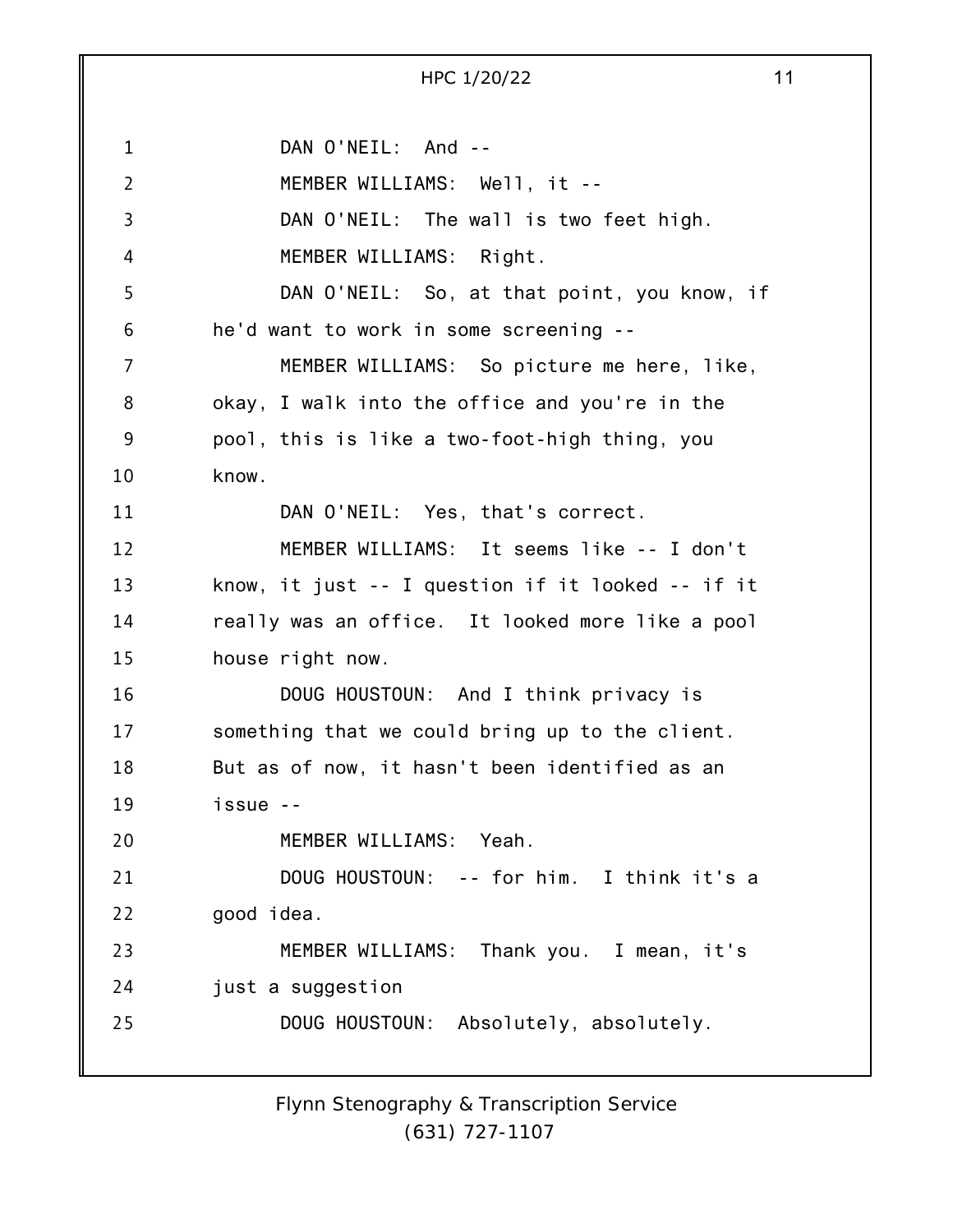|                 | HPC 1/20/22<br>12                                    |
|-----------------|------------------------------------------------------|
| $\mathbf{1}$    | MEMBER WILLIAMS: The other thing that I --           |
| $\overline{2}$  | on this beautifully -- this courtyard with a         |
| 3               | fountain outside is lovely. And there are those      |
| 4               | folding doors that collapse, correct?                |
| 5               | DOUG HOUSTOUN: Yes.                                  |
| $6\phantom{1}6$ | MEMBER WILLIAMS: That are wonderful.                 |
| $\overline{7}$  | DOUG HOUSTOUN: Yes.                                  |
| 8               | MEMBER WILLIAMS: But this is only a two-car          |
| 9               | garage, and if that's a doctor's office, would you   |
| 10              | want to have an all glass wall like facing out       |
| 11              | into a garden where people are walking around?<br>It |
| 12              | seems odd to me, also.                               |
| 13              | DOUG HOUSTOUN: Yeah. So I have a floor               |
| 14              | plan of the office with me. We could see how that    |
| 15              | lays out. I swear I had one. All right. So the       |
| 16              | existing garage doors are here.                      |
| 17              | MEMBER WILLIAMS: Uh-huh.                             |
| 18              | DOUG HOUSTOUN: Those are the two exam                |
| 19              | treatment rooms. And I believe he is planning on     |
| 20              | putting blinds or something there that can be        |
| 21              | retracted when his patients are in those rooms.      |
| 22              | MEMBER WILLIAMS:<br>Okay.                            |
| 23              | DOUG HOUSTOUN: He wants -- he wants the              |
| 24              | patients to see the rose garden.                     |
| 25              | MEMBER WILLIAMS: I know he does, I get -- I          |
|                 |                                                      |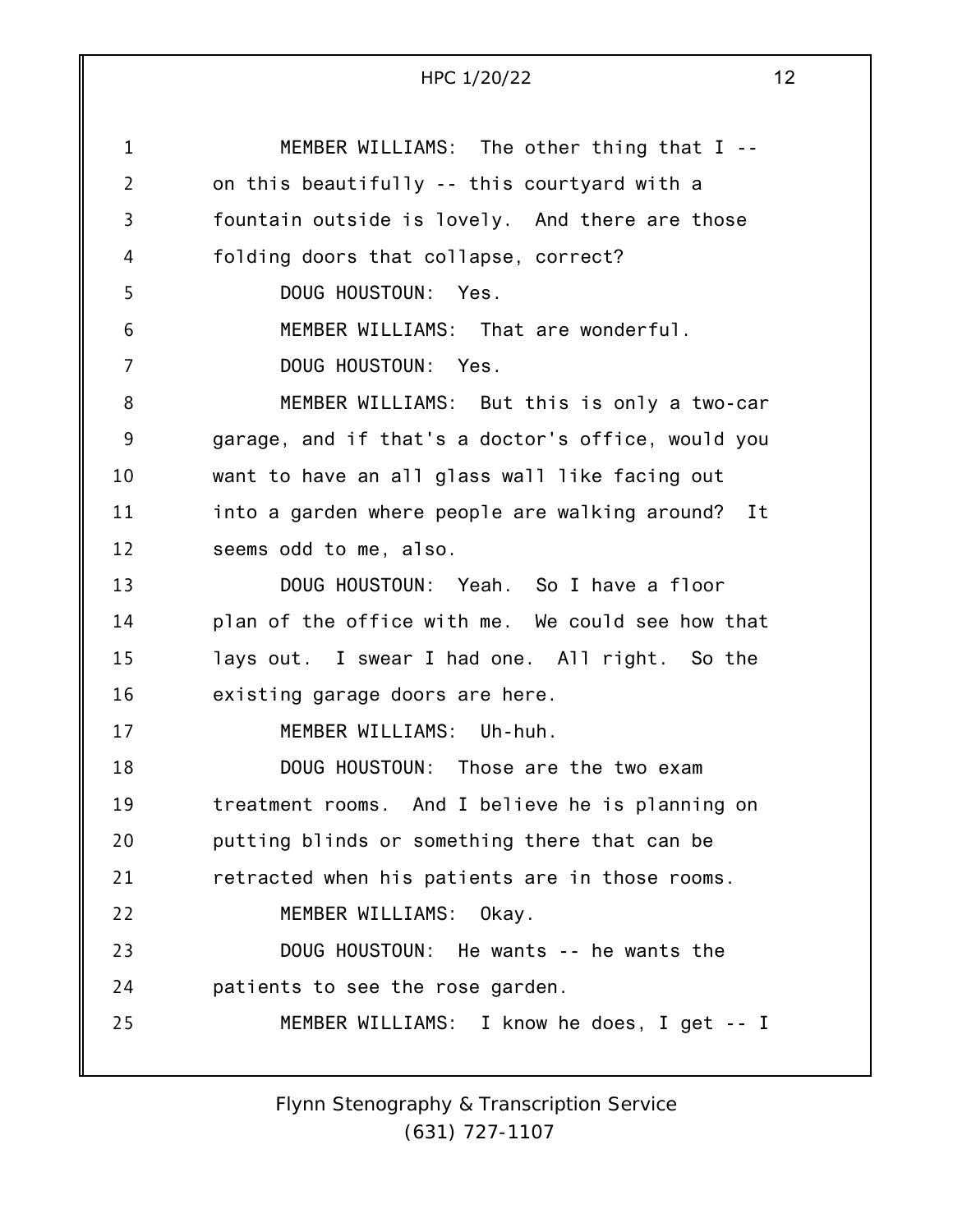1 2 3 4 5 6 7 8 9 10 11 12 13 14 15 16 17 18 19 20 21 22 23 24 25 get -- but does the rose garden -- you know, do the house guests want to see the patients? DOUG HOUSTOUN: Yeah. Privacy is not something I think he's thinking about too much in this project, but, again -- MEMBER WILLIAMS: Yeah. DOUG HOUSTOUN: -- a good suggestion. MEMBER WILLIAMS: Okay. DOUG HOUSTOUN: Would it be -- MEMBER WILLIAMS: It's just another thing to maybe suggest. DOUG HOUSTOUN: If -- if a film was applied to the glass, would that affect -- if we -- on that glass on those bifold doors -- MEMBER WILLIAMS: That would make sense to me, that light would still come in, but -- DOUG HOUSTOUN: If we put a film on that? MEMBER WILLIAMS: Yeah. DOUG HOUSTOUN: Or maybe like a privacy film. Is that something that the Historic Board would not be opposed to? CHAIRPERSON DOHERTY: No. MEMBER WILLIAMS: Like a -- MEMBER MC MAHON: We're not really -- we're not interior people, I mean, in regards to --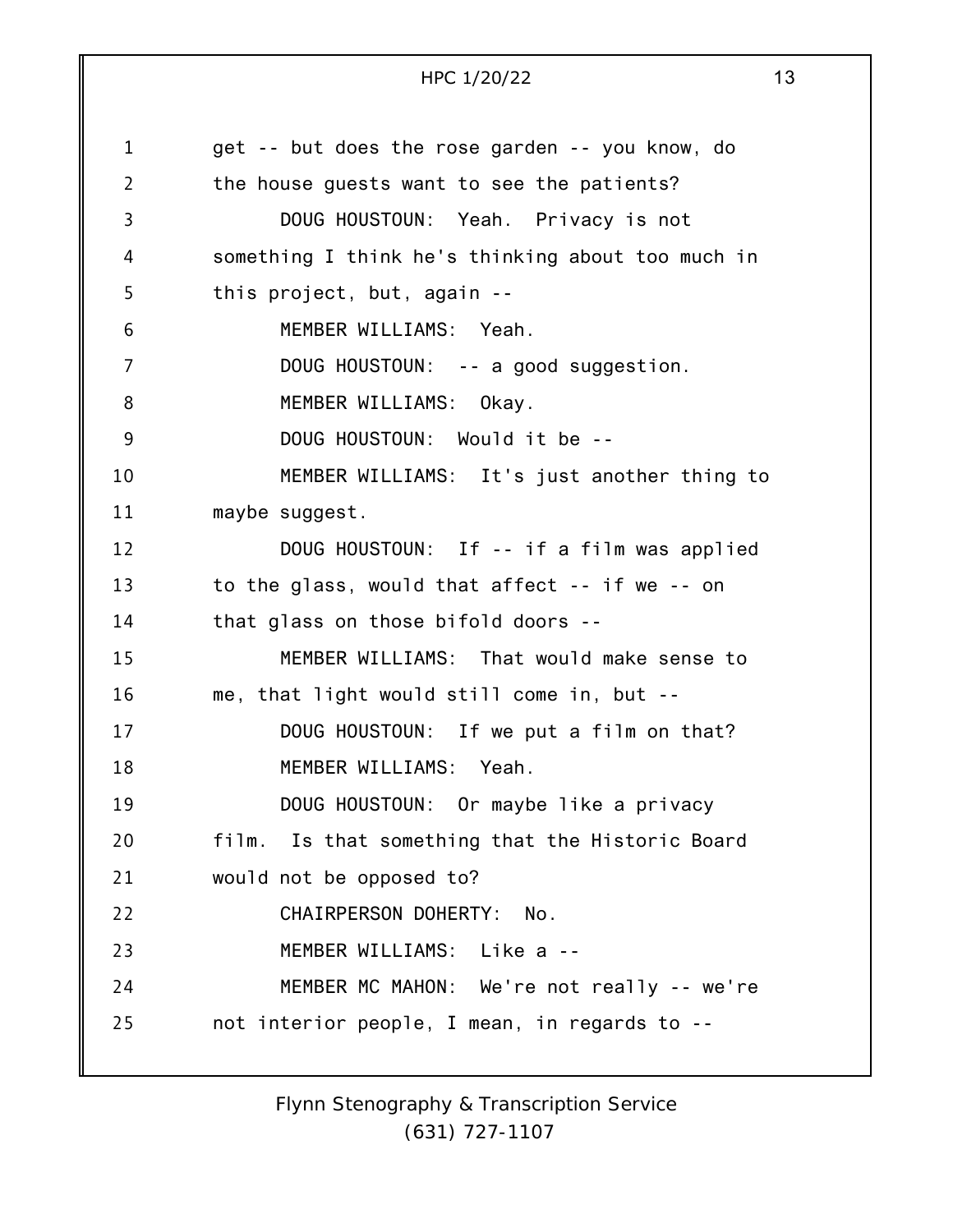1 2 3 4 5 6 7 8 9 10 11 12 13 14 15 16 17 18 19 20 21 22 23 24 25 HPC 1/20/22 14 we're more of an aesthetic -- Jane is bringing up some very practical -- DOUG HOUSTOUN: Yeah, yeah, yeah. MEMBER MC MAHON: -- situations. Mini blinds in that situation I've seen throughout my dentist, perhaps, and other offices having mini blinds. DOUG HOUSTOUN: Yeah. MEMBER MC MAHON: And they can let in as much light in or not as they want and create their own privacy. DOUG HOUSTOUN: Yeah. MEMBER MC MAHON: But as far as the aesthetics from the outside and the long windows, it kind of fits the -- even though they're not mulled, which we would not require, but they are -- they are in the style, you know, that long, that long -- MEMBER WILLIAMS: Yeah, I like the style. MEMBER MC MAHON: They look lovely, yes, yeah. MEMBER WILLIAMS: Okay. And it's unclear to me, Dan -- is it Dan? DAN O'NEIL: Yes. MEMBER WILLIAMS: Where the pool fencing is.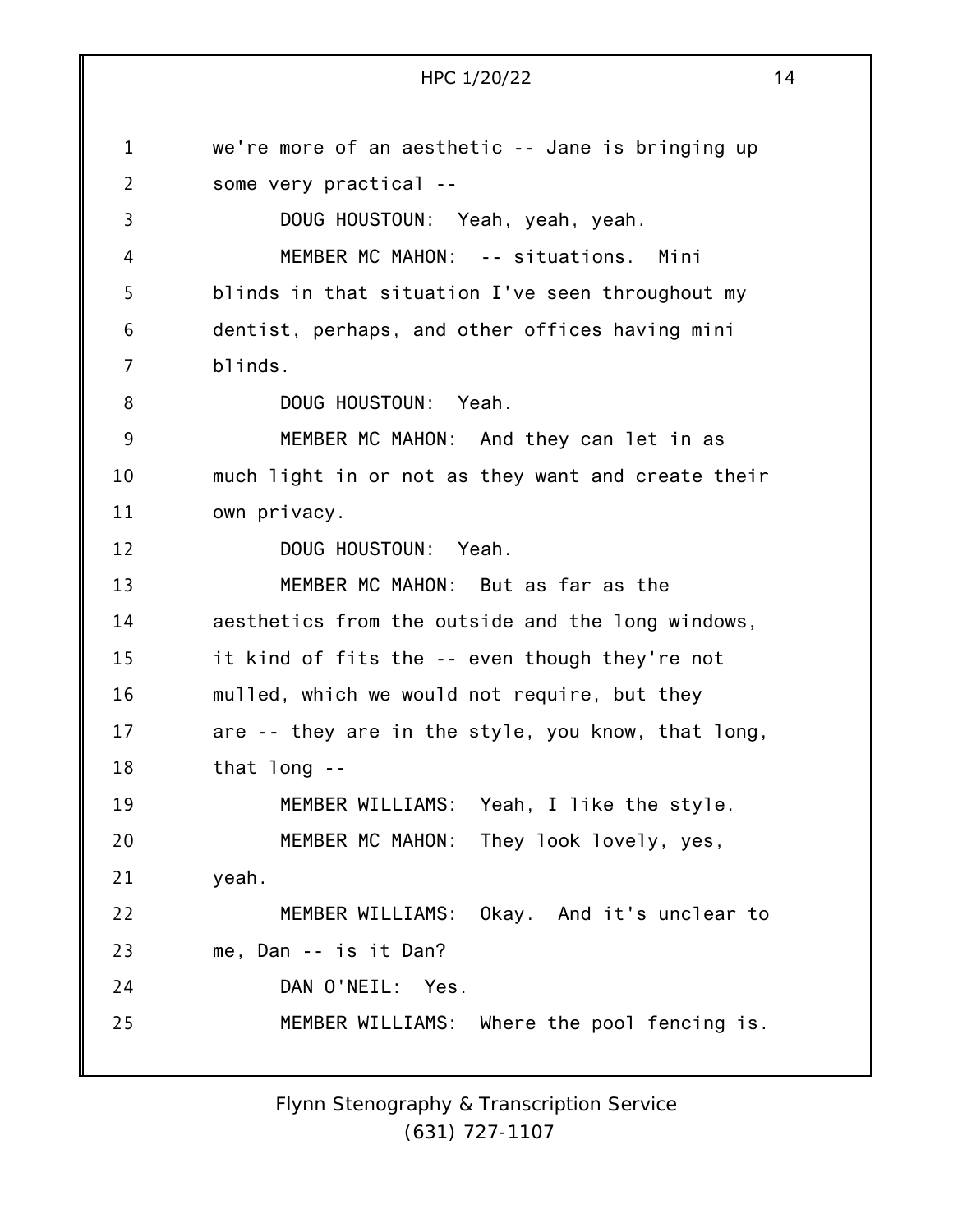1 2 3 4 5 6 7 8 9 10 11 12 13 14 15 16 17 18 19 20 21 22 23 24 25 I can see it, I think, on the top. DAN O'NEIL: Yeah, that -- DOUG HOUSTOUN: I could trace with my finger here. I'll start on this bottom corner, the corner of the property. MEMBER WILLIAMS: Okay. DOUG HOUSTOUN: It comes straight and then curves along with the driveway. MEMBER WILLIAMS: Okay. DOUG HOUSTOUN: It runs up along the pathway, as well as the ramp, around the patio connecting to the house. The house is part of the fence. We also have a 6 1/2 foot brick and pergola'd wall at the end of the driveway -- MEMBER WILLIAMS: Uh-huh. DOUG HOUSTOUN: -- with a gate, and then it runs along the property line here. MEMBER WILLIAMS: Okay. Thank you. MEMBER MEI: And that's the estate fence? DOUG HOUSTOUN: That's the estate fence, yeah. CHAIRPERSON DOHERTY: Jane, do you have - do you have anymore questions? MEMBER WILLIAMS: Not immediately, no. CHAIRPERSON DOHERTY: Okay.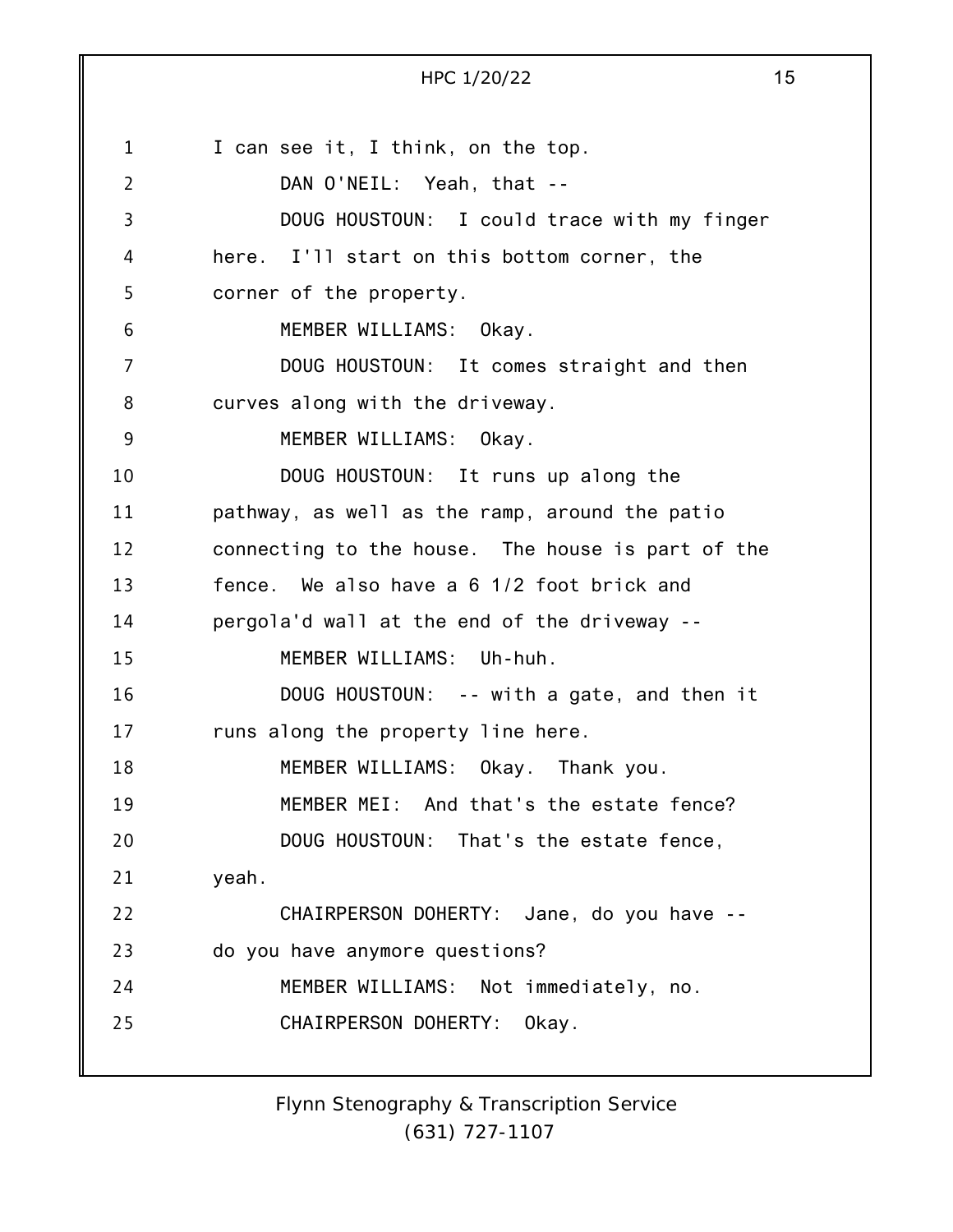1 2 3 4 5 6 7 8 9 10 11 12 13 14 15 16 17 18 19 20 21 22 23 24 25 HPC 1/20/22 16 MEMBER WILLIAMS: Thank you. CHAIRPERSON DOHERTY: Lori, do you have any questions? MEMBER MEI: No. My question was about the ramp, but you answered the question. CHAIRPERSON DOHERTY: Dennis, do you have any questions? MEMBER MC MAHON: No. I was -- I was curious about the fence as well, but it's clearly pointed out. Okay. No, it looks -- it's very exciting. It's well done. DOUG HOUSTOUN: Thank you. MEMBER WILLIAMS: And just to confirm, you said that the sign on the -- on Main Street was not going to be there? DOUG HOUSTOUN: Yes. No sign on Main Street and no sign on the side road. MEMBER WILLIAMS: On Webb Street, yeah, either? DOUG HOUSTOUN: Yes, that's right, yeah. MEMBER WILLIAMS: Thank you. CHAIRPERSON DOHERTY: Jane? MEMBER WILLIAMS: I think I'm set. Thank you. CHAIRPERSON DOHERTY: Okay. I think we're set. DOUG HOUSTOUN: Thank you.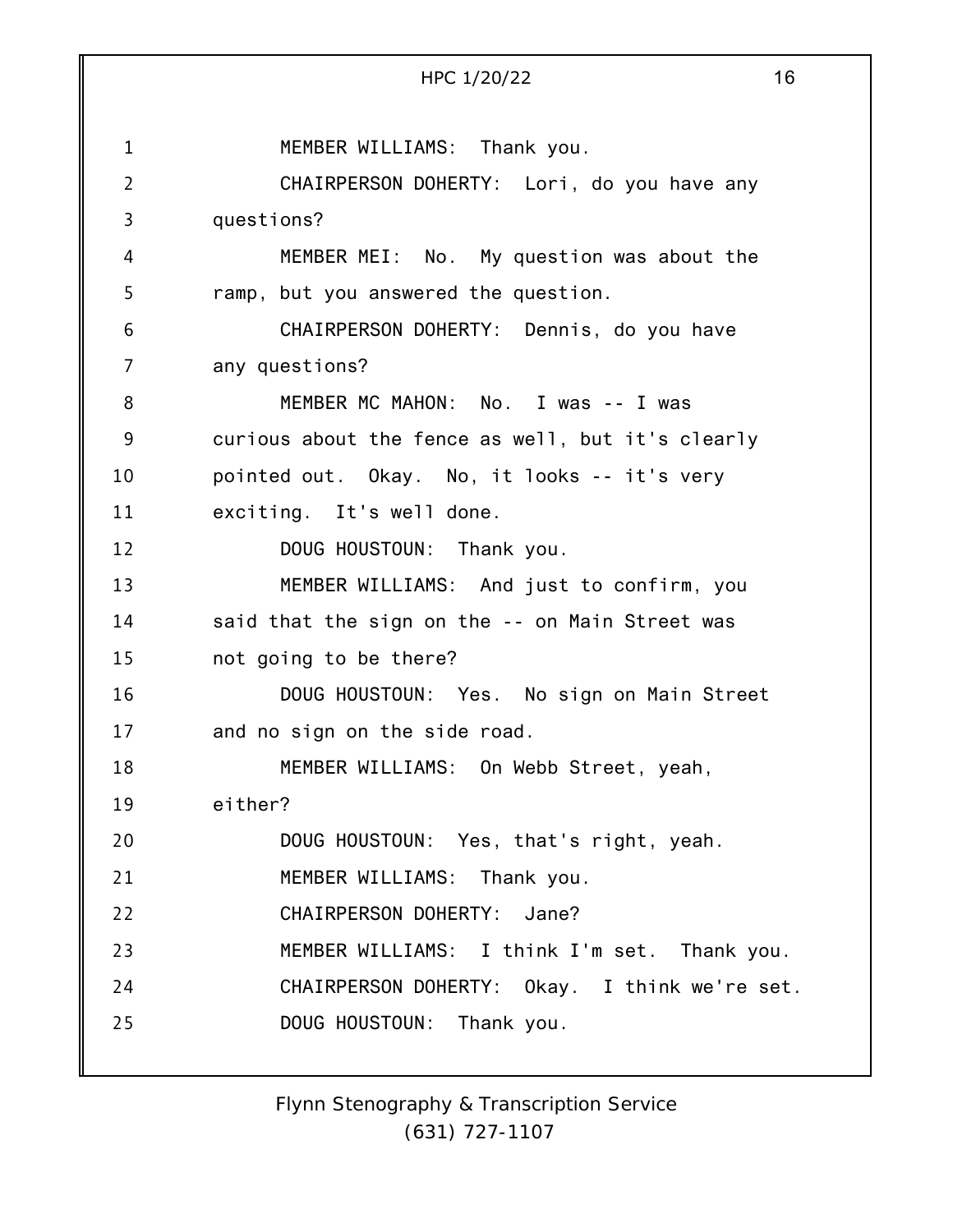|                | 17<br>HPC 1/20/22                                  |
|----------------|----------------------------------------------------|
|                |                                                    |
| $\mathbf{1}$   | CHAIRPERSON DOHERTY: Thank you both for all        |
| $\overline{2}$ | the work you put into these materials, really      |
| 3              | appreciated it.                                    |
| 4              | DAN O'NEIL: All right. Thank you.                  |
| 5              | DOUG HOUSTOUN:<br>Thank you.                       |
| 6              | CHAIRPERSON DOHERTY: Thank you very much.          |
| 7              | If there are no further questions, I would like to |
| 8              | vote on the application. I would like to note, we  |
| 9              | are only voting on the work described in your      |
| 10             | application of January the 5th, 2020. For any      |
| 11             | other changes or additions, you will need to come  |
| 12             | back to the HPC for another Certificate of         |
| 13             | Appropriateness. Thank you.                        |
| 14             | I make a motion to approve the application         |
| 15             | and issue a Certificate of Appropriateness, as the |
| 16             | application is in keeping with the criteria of     |
| 17             | Greenport Village Code Section 76-7. Is there a    |
| 18             | second?                                            |
| 19             | MEMBER MC MAHON: I second it.                      |
| 20             | CHAIRPERSON DOHERTY: All in favor?                 |
| 21             | MEMBER MC MAHON: Aye.                              |
| 22             | MEMBER MEI: Aye.                                   |
| 23             | MEMBER WILLIAMS: Aye.                              |
| 24             | CHAIRPERSON DOHERTY: Aye.                          |
| 25             | Motion carries, application is approved.           |
|                |                                                    |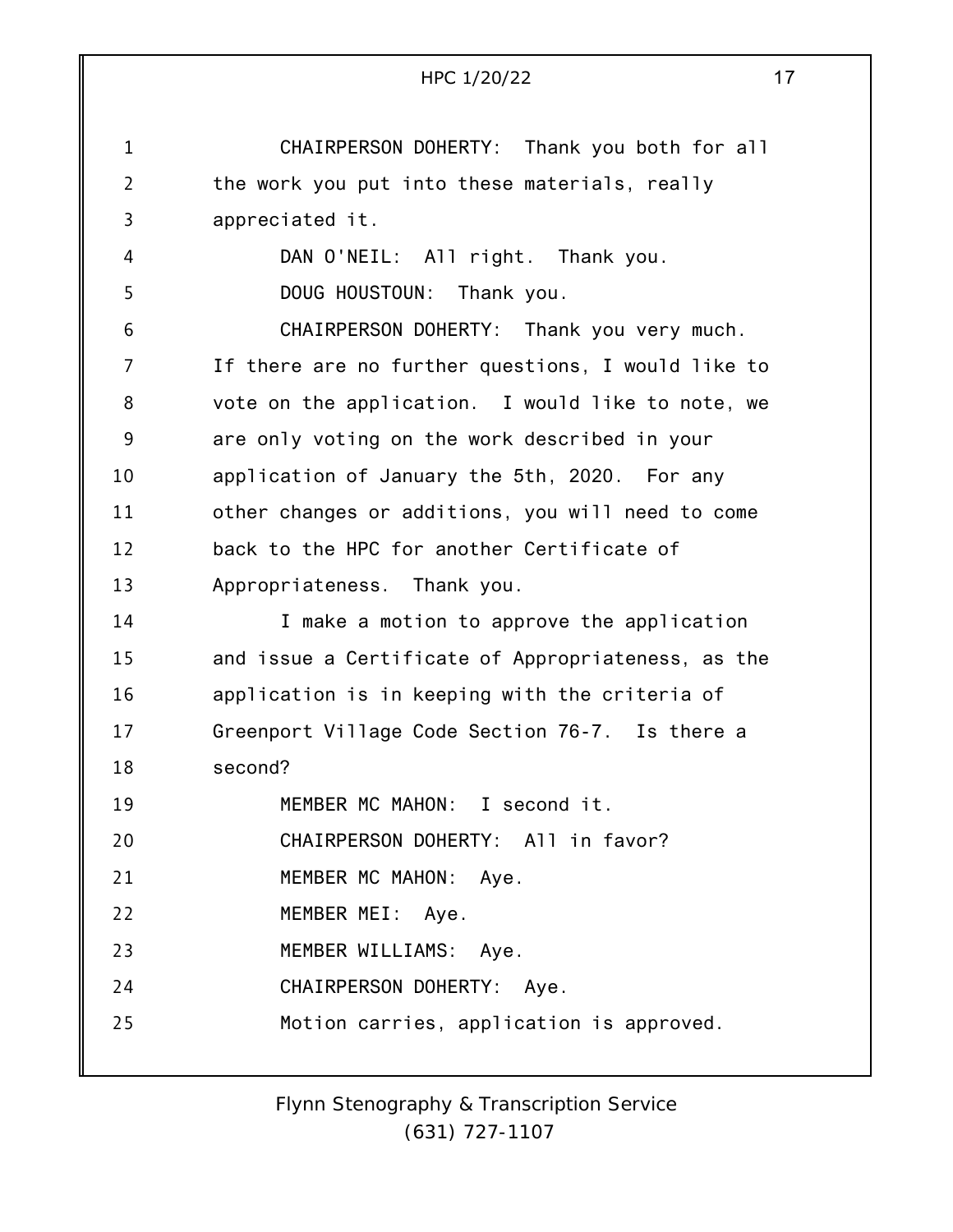1 2 3 4 5 6 7 8 9 10 11 12 13 14 15 16 17 18 19 20 21 22 23 24 25 Thank you very much. MEMBER WILLIAMS: Thank you. DOUG HOUSTOUN: Thank you for your time. DAN O'NEIL: Thank you. ADMINISTRATOR PALLAS: Can I get a copy of that, please? DAN O'NEIL: Sure. DOUG HOUSTOUN: The big one? ADMINISTRATOR PALLAS: Yes. DAN O'NEIL: Would anybody like a copy of the plan? CHAIRPERSON DOHERTY: Paul? DAN O'NEIL: I can give you one. Would you like one as well? CHAIRPERSON DOHERTY: Do you have -- Amanda, you have the answers to my questions in the file? AMANDA AURICHIO: Yes. CHAIRPERSON DOHERTY: Okay. That should also go in the file. Jane, I'm just waiting for the paper shuffling to die down. ADMINISTRATOR PALLAS: My apologies. CHAIRPERSON DOHERTY: That's okay, no, no, no. As we, you know, wade between agenda items, I wanted to thank Sylvia Pirillo for arranging for a podium for our meeting tonight, and, hopefully,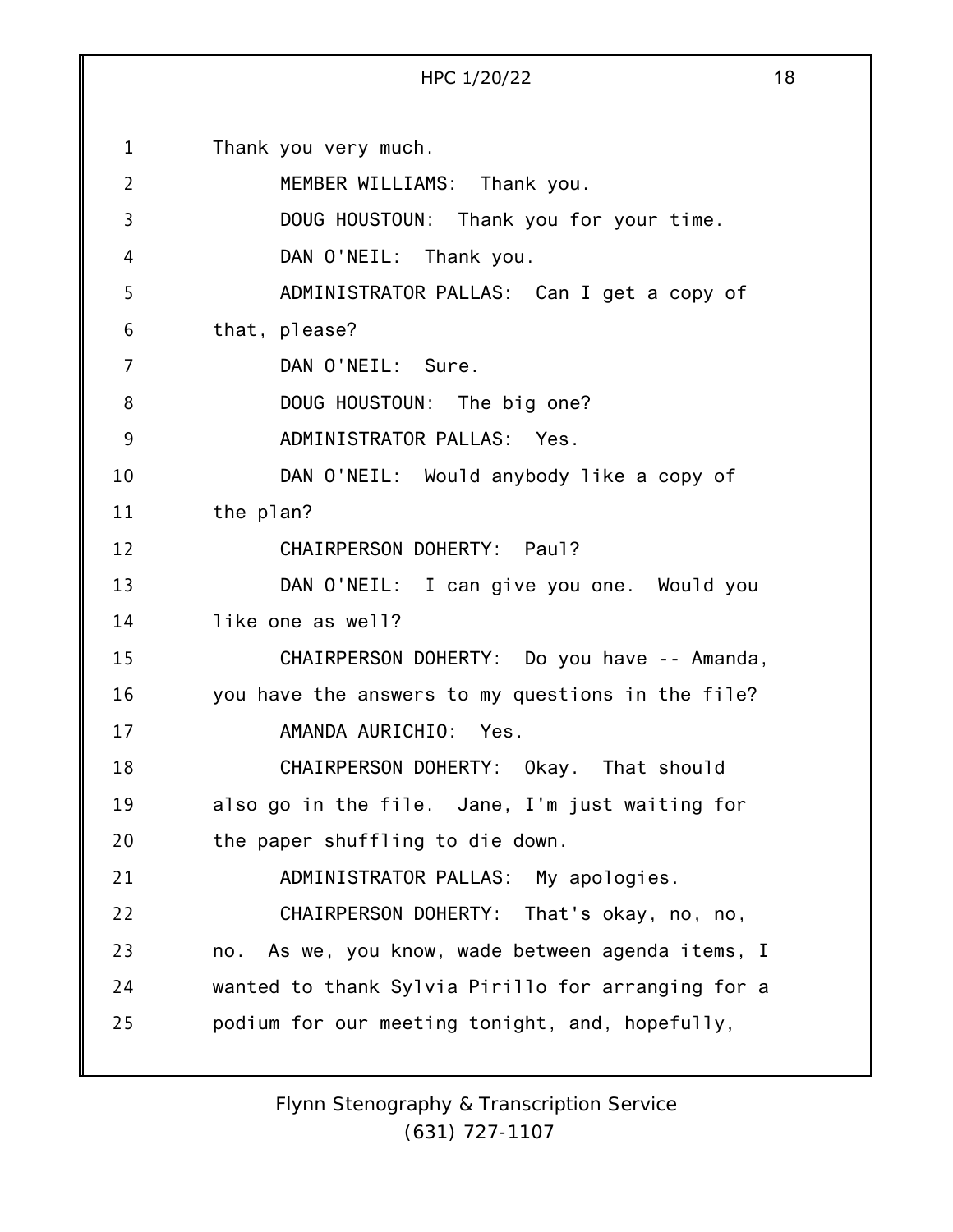1 2 3 4 5 6 7 8 9 10 11 12 13 14 15 16 17 18 19 20 21 22 23 24 25 for other nights. It really helps the applicants as they present to us. Agenda Item No. 2, How Old Is My House?: A project update by Jane Ratsey Williams. MEMBER WILLIAMS: The Board -- one of the things that I personally found when I joined the Board was that people always wanted to find out how old their house was. And so I've created a document that's been reviewed a couple of times by the Board, but it's still not in final stage. Dennis, I really love your input on the copy here. Basically, what it does is refers to the Cultural Resource Center's work in the 1970s, which is on file at Village Hall and is a great resource. MEMBER MC MAHON: Is that Lou Black's? MEMBER WILLIAMS: Yeah, it's the Lou Black -- right, what we used to call the Lou Black, yes. MEMBER MC MAHON: Chronicles? MEMBER WILLIAMS: Yeah, exactly. Then the other paths to follow are things like the Assessor's Office in Southold. Apparently, you just go in with your address, make an appointment and they'll punch out the history of your house, which is fascinating.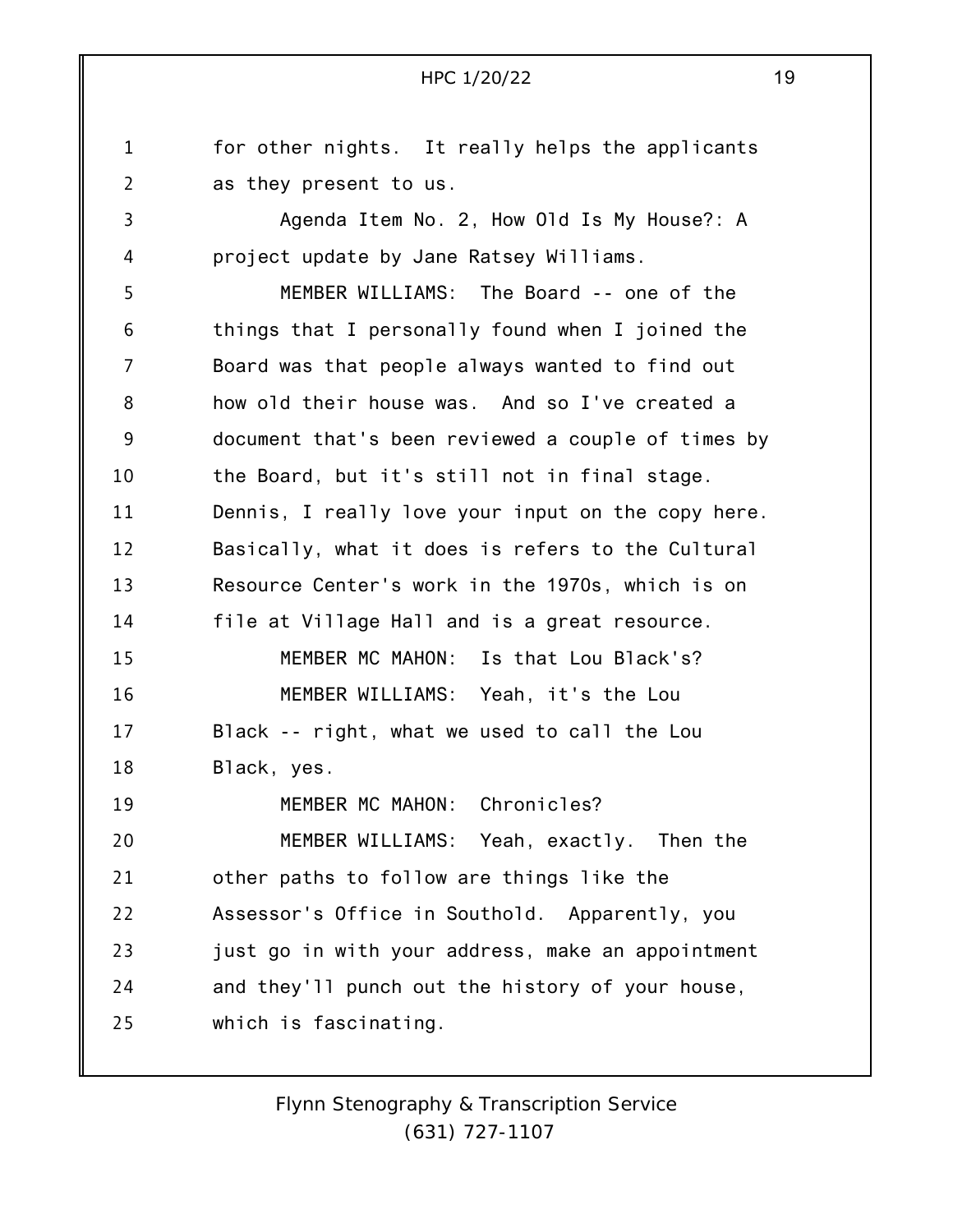|    | 20<br>HPC 1/20/22                                  |
|----|----------------------------------------------------|
|    |                                                    |
| 1  | The Suffolk County Historic Documents              |
| 2  | Library is very, very hard to go through, but if   |
| 3  | you -- if you sit and ask a few questions, you get |
| 4  | directed to the right area.                        |
| 5  | MEMBER MC MAHON: How accurate is the tax           |
| 6  | map from, say, 1848 and such?                      |
| 7  | MEMBER WILLIAMS: It's pretty -- those --           |
| 8  | MEMBER MC MAHON: Yeah.                             |
| 9  | MEMBER WILLIAMS: Those are references,             |
| 10 | yeah.                                              |
| 11 | MEMBER MC MAHON: That was mine, and that's         |
| 12 | my reference to my house, essentially.             |
| 13 | MEMBER WILLIAMS: Yeah. I do have the maps          |
| 14 | on a separate document.                            |
| 15 | MEMBER MC MAHON:<br>Okay.                          |
| 16 | MEMBER WILLIAMS: The resources, which are fun.     |
| 17 | MEMBER MC MAHON:<br>Do you know what -- when       |
| 18 | the first tax map --                               |
| 19 | MEMBER WILLIAMS: What the first one was?           |
| 20 | MEMBER MC MAHON:<br>The date of the first tax      |
| 21 | map?                                               |
| 22 | MEMBER WILLIAMS: No, I don't know.                 |
| 23 | MEMBER MC MAHON: You don't? 1700s or --            |
| 24 | Greenport was an incorporated Village when?        |
| 25 | CHAIRPERSON DOHERTY: But it was in 1838.           |
|    |                                                    |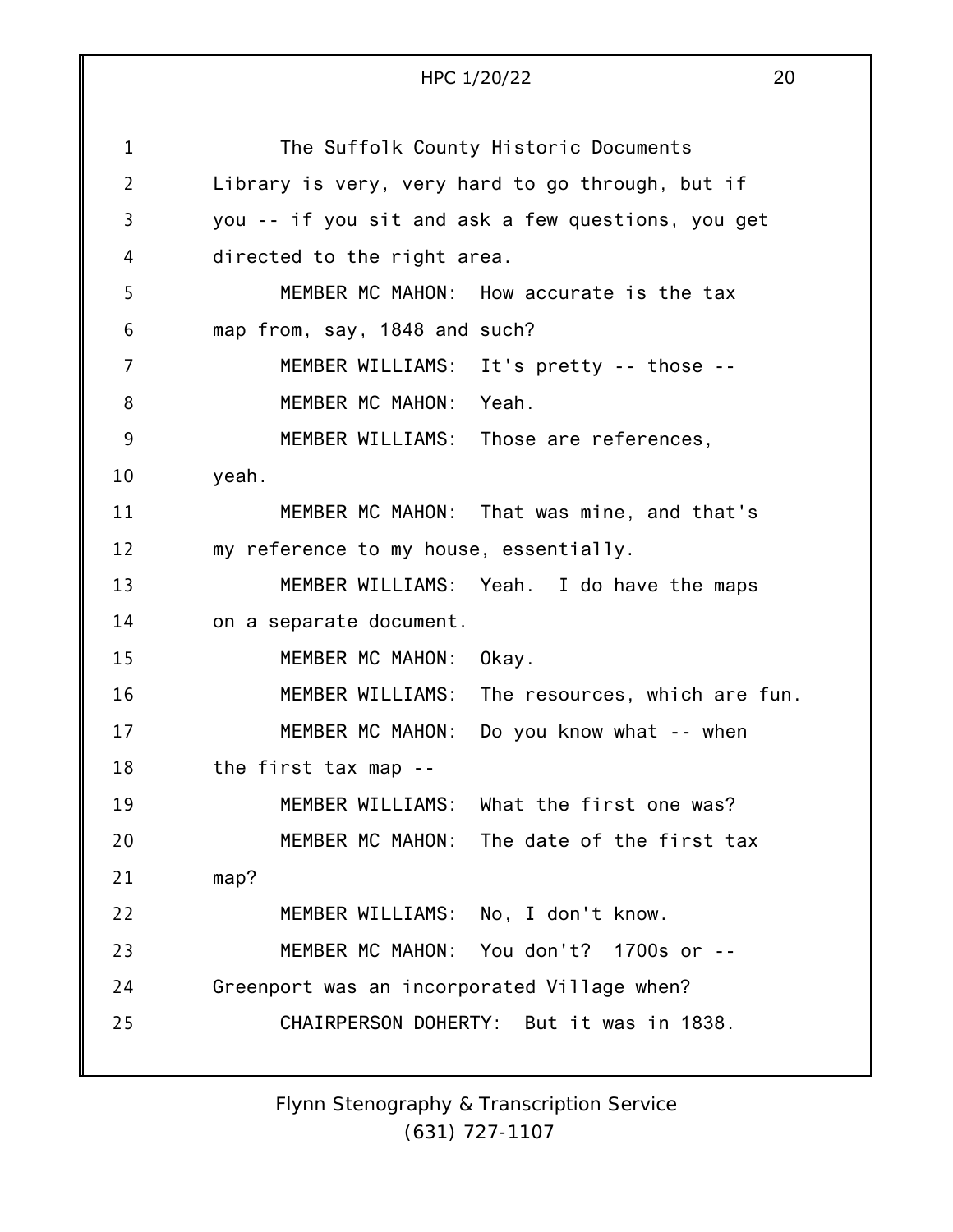|                | 21<br>HPC 1/20/22                                  |
|----------------|----------------------------------------------------|
|                |                                                    |
| $\mathbf{1}$   | MEMBER MC MAHON: 1838?                             |
| $\overline{2}$ | CHAIRPERSON DOHERTY: Yeah.                         |
| 3              | MEMBER WILLIAMS: Yeah, it was                      |
| 4              | incorporated in --                                 |
| 5              | MEMBER MC MAHON: Okay.                             |
| 6              | MEMBER WILLIAMS: It became Greenport in            |
| 7              | 1838, yeah.                                        |
| 8              | MEMBER MC MAHON:<br>Okay.                          |
| 9              | MEMBER WILLIAMS:<br>Yeah.                          |
| 10             | MEMBER MC MAHON:<br>Okay.                          |
| 11             | MEMBER WILLIAMS: So then it goes on just to        |
| 12             | the Census Bureau, the library, the Historical     |
| 13             | Societies, and the graveyards around. Karen's      |
| 14             | added a number of cemeteries locally to that, and  |
| 15             | we corrected a couple of typos. But I think it     |
| 16             | will be -- it's an easy document to read and an    |
| 17             | easy document to follow for a novice, and I think  |
| 18             | it will be a nice addition to the Village website, |
| 19             | if approved.                                       |
| 20             | MEMBER MC MAHON: Absolutely.                       |
| 21             | MEMBER WILLIAMS: Thank you.                        |
| 22             | CHAIRPERSON DOHERTY: It's great. What I            |
| 23             | wanted to say is -- yes, Paul?                     |
| 24             | ADMINISTRATOR PALLAS: I'm sorry, I'll wait.        |
| 25             | CHAIRPERSON DOHERTY: No, go ahead, Paul.           |
|                |                                                    |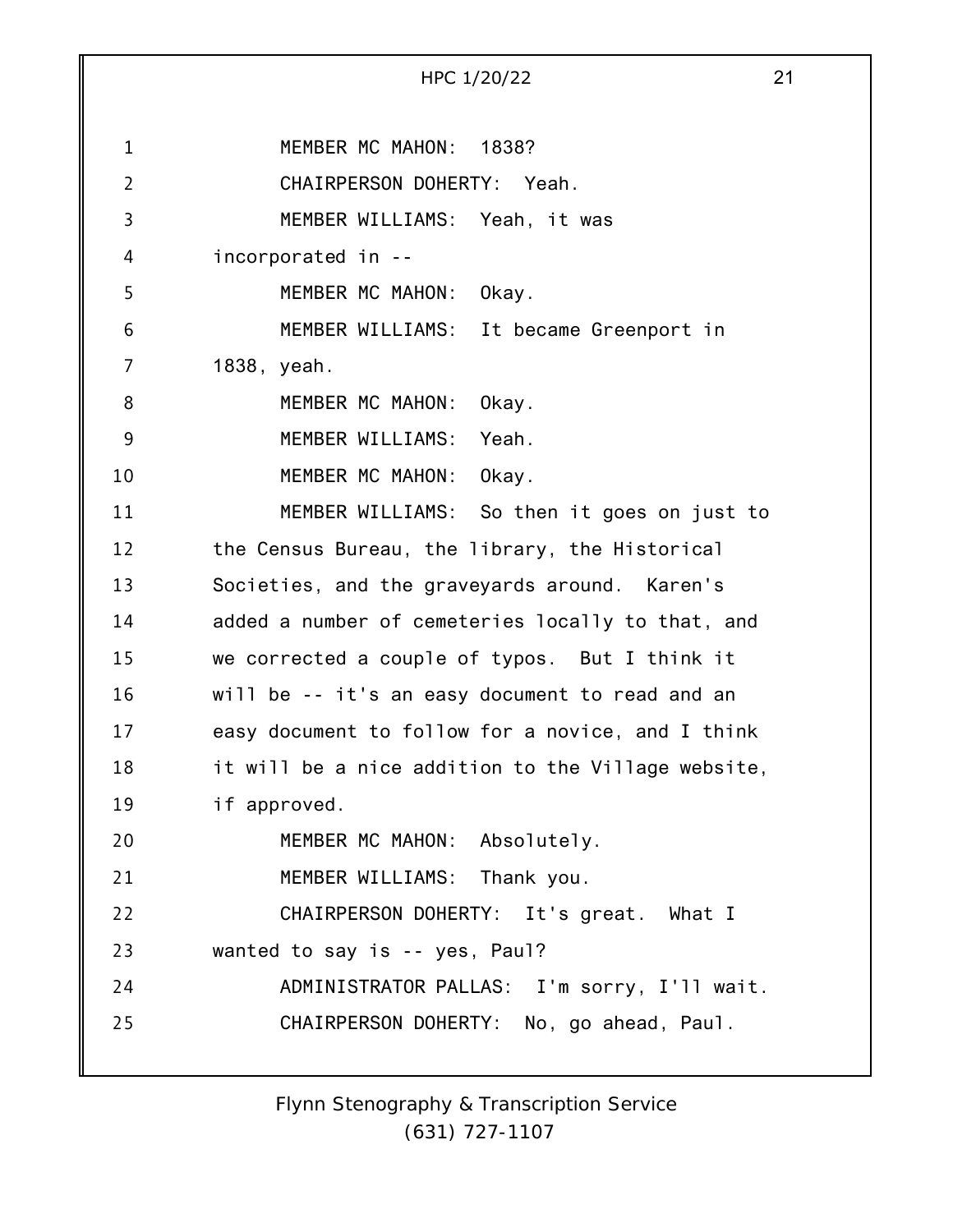|                | HPC 1/20/22                                        | 22 |
|----------------|----------------------------------------------------|----|
| $\mathbf 1$    | ADMINISTRATOR PALLAS: No, I just wanted to         |    |
| $\overline{2}$ | mention that one possible thing you could add to   |    |
| 3              | it, the -- Suffolk County has aerial maps --       |    |
| 4              | MEMBER WILLIAMS: Oh.                               |    |
| 5              | ADMINISTRATOR PALLAS: -- dating back to --         |    |
| 6              | they have them back to 1947, but for -- they don't |    |
| 7              | cover the Forks until 1962. They have -- like      |    |
| 8              | it's every -- I don't know. They're not            |    |
| 9              | consistent, but there's '62 all the way up to      |    |
| 10             | 2020.                                              |    |
| 11             | MEMBER WILLIAMS: Wow. Thank you.                   |    |
| 12             | ADMINISTRATOR PALLAS: And there's probably         |    |
| 13             | different versions. So they're not super           |    |
| 14             | detailed, the older ones, but the newer ones are   |    |
| 15             | very detailed and you can see changes, you know,   |    |
| 16             | over time. You know, just you can't see like a     |    |
| 17             | specific -- too much detail on an individual       |    |
| 18             | house, but it might be interesting for folks who   |    |
| 19             | are doing research to see how the area might have  |    |
| 20             | changed. I mean --                                 |    |
| 21             | MEMBER WILLIAMS: Or even a building, seeing        |    |
| 22             | a building there.                                  |    |
| 23             | ADMINISTRATOR PALLAS: Yeah, makes sense.           |    |
| 24             | MEMBER WILLIAMS: You could use it as a             |    |
| 25             | landmark, you know.                                |    |
|                |                                                    |    |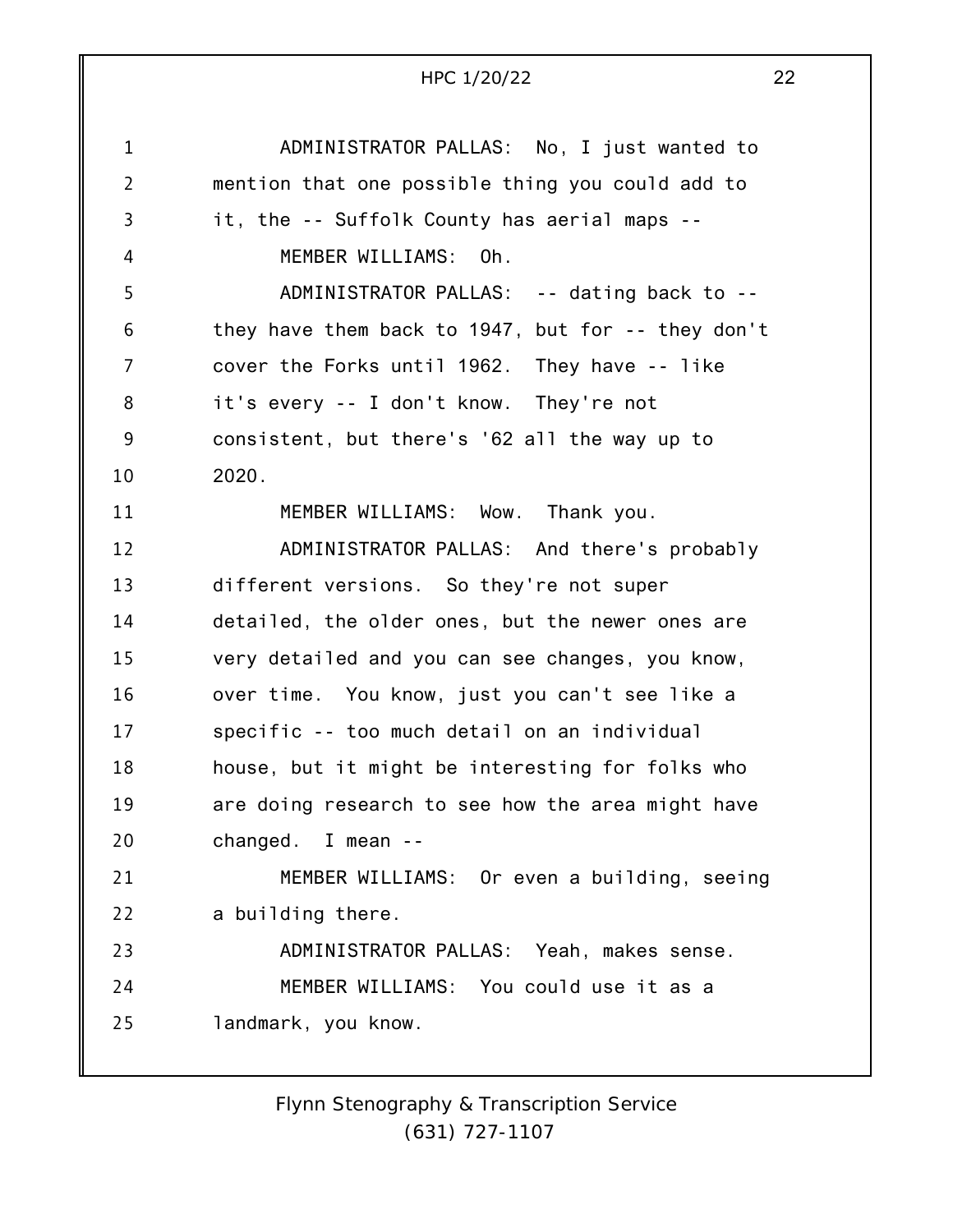|                | 23<br>HPC 1/20/22                                   |
|----------------|-----------------------------------------------------|
|                |                                                     |
| $\mathbf{1}$   | ADMINISTRATOR PALLAS: Yeah, exactly.                |
| $\overline{2}$ | MEMBER WILLIAMS: Thank you.                         |
| 3              | ADMINISTRATOR PALLAS:<br>Yeah.                      |
| 4              | CHAIRPERSON DOHERTY: So people really love          |
| 5              | to know the history of their house, and I know      |
| 6              | when Jane joined the committee, she would give the  |
| 7              | applicants a -- the form from the Cultural          |
| 8              | Resources Center and it would be the highlight of   |
| 9              | the meeting for them, even more than getting their  |
| 10             | application approved.                               |
| 11             | (Laughter)                                          |
| 12             | CHAIRPERSON DOHERTY: So it really pointed           |
| 13             | out to me how much people really value that, and    |
| 14             | this is great that you've done this --              |
| 15             | MEMBER WILLIAMS: Oh, thank you.                     |
| 16             | CHAIRPERSON DOHERTY: -- to prepare for              |
| 17             | And knowing the history of a house is very<br>them. |
| 18             | important. To know what it looked like,             |
| 19             | especially with a picture or a description, when    |
| 20             | people come to renovate, then they can restore the  |
| 21             | house to the original integrity or style, which is  |
| 22             | very, very helpful that it can lay the groundwork   |
| 23             | for historic designation.                           |
| 24             | MEMBER WILLIAMS: So you're putting me to            |
| 25             | shame because I didn't do their house.              |
|                |                                                     |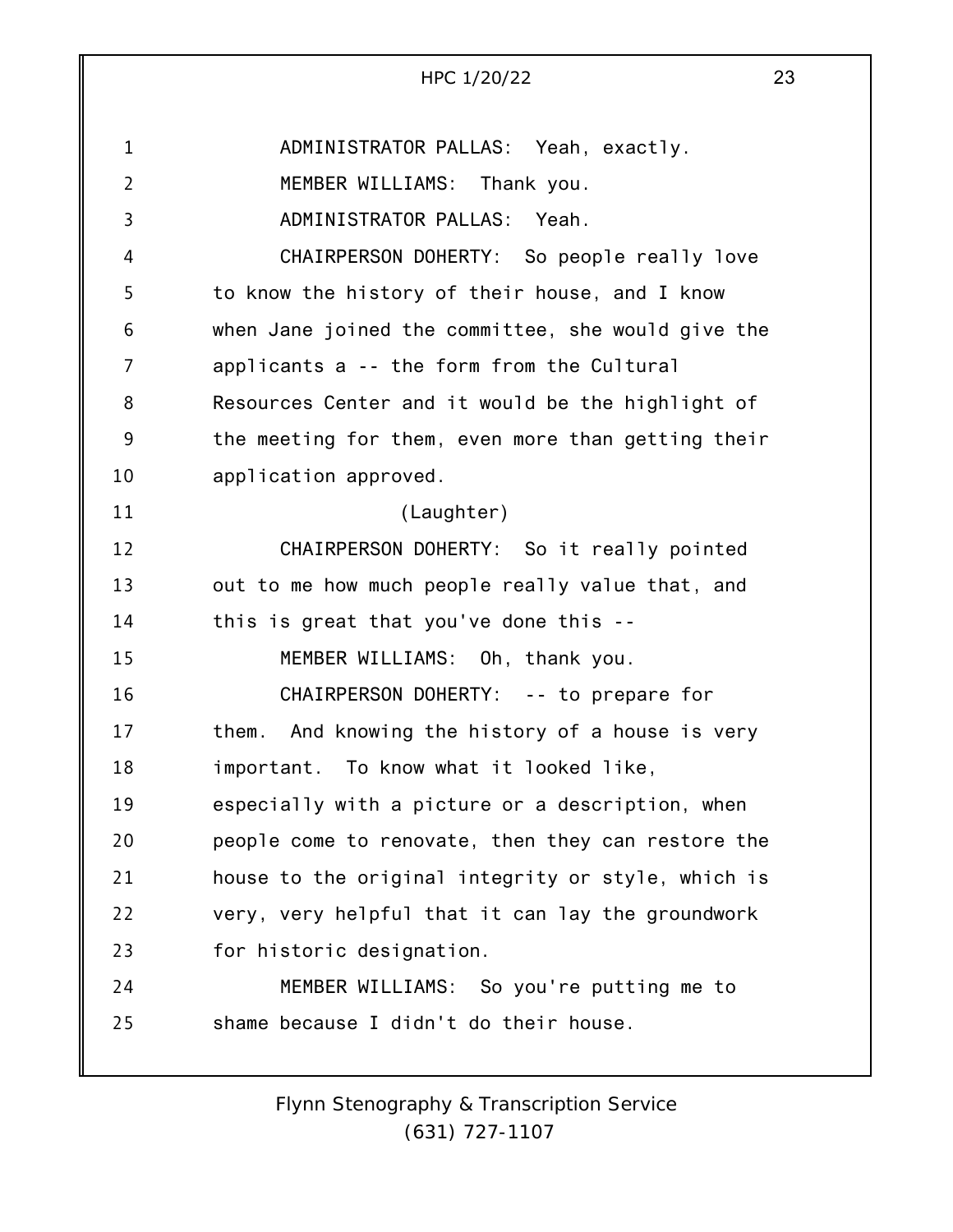HPC 1/20/22 24 (Laughter) CHAIRPERSON DOHERTY: That's okay. MEMBER WILLIAMS: I'll get it to you, I promise. CHAIRPERSON DOHERTY: And then last, and not least, it really helps to build an emotional connection and bond with the owners, with the previous owners and with the house. So this is really great work, and it will really move historic preservation in a good way in Greenport. MEMBER WILLIAMS: Oh, thank you. CHAIRPERSON DOHERTY: So thank you very much. ADMINISTRATOR PALLAS: Madam Chair, if I

1

2

3

4

5

6

7

8

9

10

11

12

13

14

15 16 17 18 19 20 21 22 23 24 25 may, before you move on to the next agenda item, the previous applicant just informed me that there was an omission in their presentation, and I was wondering if they could be heard on that now, rather than wait until the next meeting. CHAIRPERSON DOHERTY: Absolutely, yeah. DOUG HOUSTOUN: Thanks. I made a statement that there was no new lighting. Since I'm the Architect, I was referring to structure lighting, building lighting, but there is landscape lighting that Dan has presented. And so I just thought it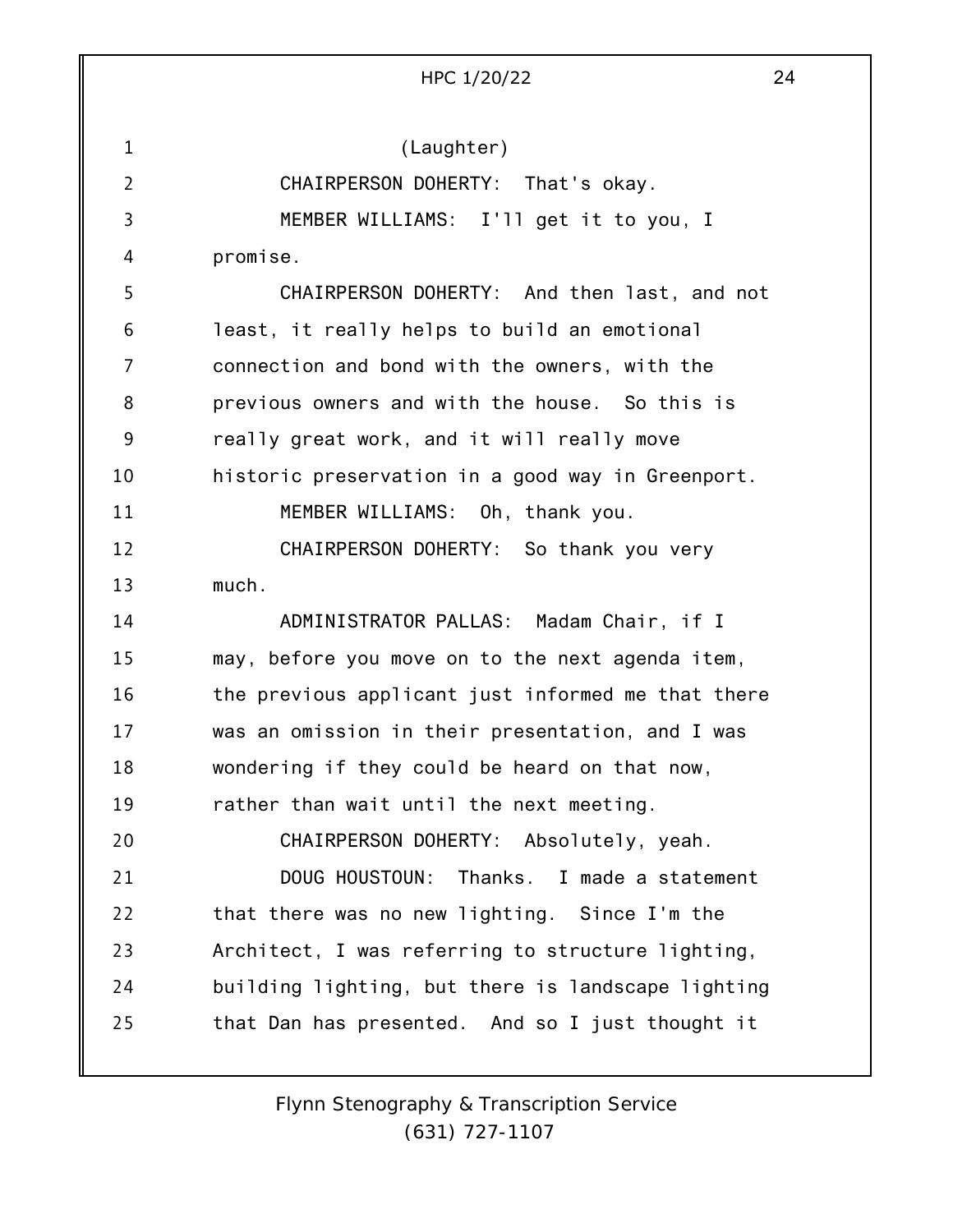|                | 25<br>HPC 1/20/22                                |  |
|----------------|--------------------------------------------------|--|
|                |                                                  |  |
| $\mathbf{1}$   | would be worth going over that with you guys.    |  |
| $\overline{2}$ | CHAIRPERSON DOHERTY: Okay. Please do,            |  |
| 3              | yeah.                                            |  |
| 4              | DOUG HOUSTOUN: Okay, great.                      |  |
| 5              | CHAIRPERSON DOHERTY: Thank you.                  |  |
| 6              | DOUG HOUSTOUN: So we have the site plan.         |  |
| $\overline{7}$ | Dan, please, help me point out the area which    |  |
| 8              | these lights are. I'll hold this for you. And we |  |
| 9              | have a few different types of lights. We have    |  |
| 10             | pathway lighting.                                |  |
| 11             | DAN O'NEIL: Yeah, there's pathway lighting,      |  |
| 12             | there's flower illumination, and the piece here  |  |
| 13             | for path lights and down-lights. So, basically,  |  |
| 14             | these are path lights, and the path light I have |  |
| 15             | to my left I'll get in a minute. These are path  |  |
| 16             | lights, no ambient light above. They're -- they  |  |
| 17             | shoot the light down.                            |  |
| 18             | CHAIRPERSON DOHERTY: Okay.                       |  |
| 19             | DAN O'NEIL: So we've got path lights here.       |  |
| 20             | That is a lantern. This is path lights here,     |  |
| 21             | here, all cast. These are one, two, three, four  |  |
| 22             | lights that are up in the plant and they push -- |  |
| 23             | they push down to the flowers --                 |  |
| 24             | CHAIRPERSON DOHERTY: Okay.                       |  |
| 25             | DAN O'NEIL: -- just to show the flowers.         |  |
|                |                                                  |  |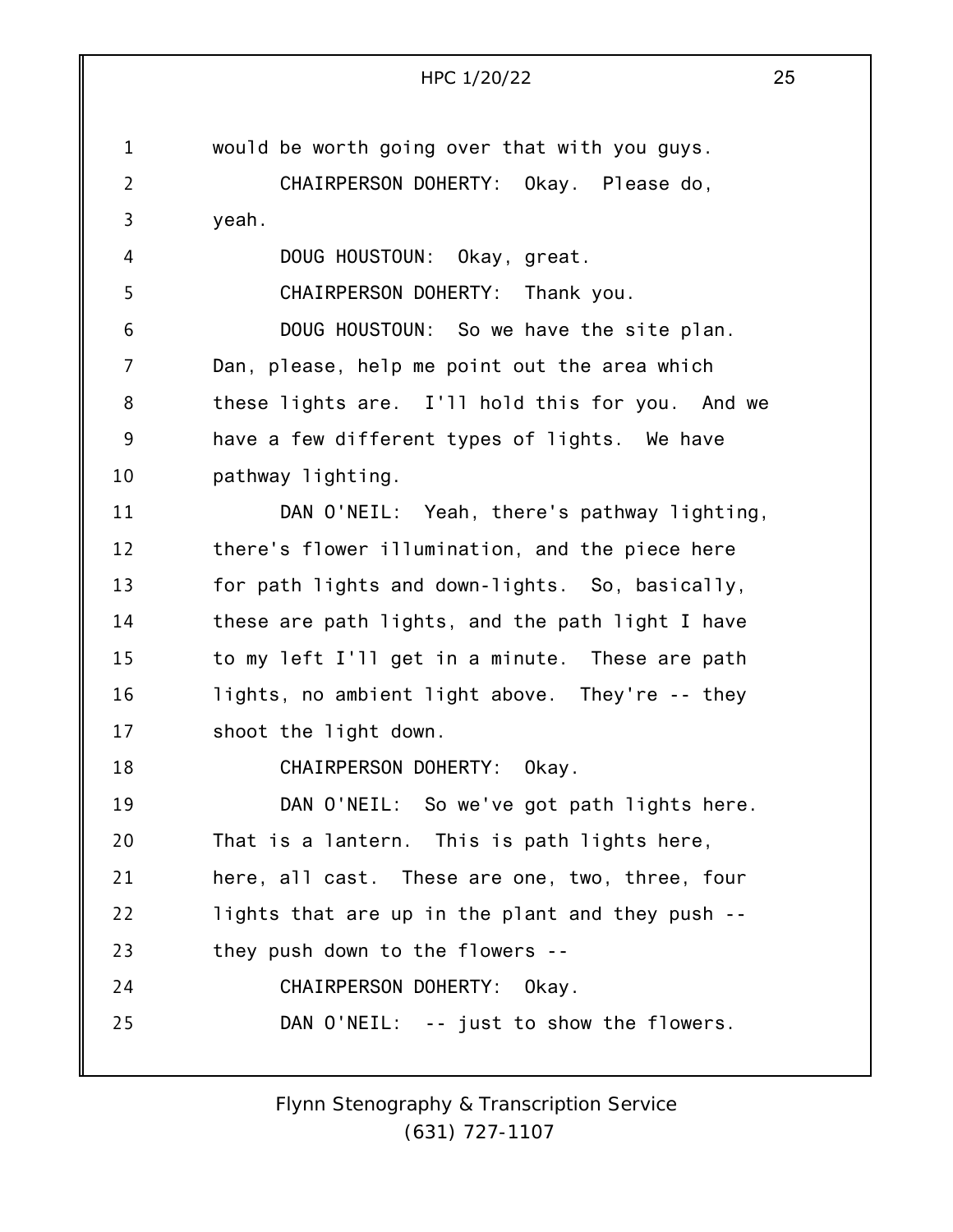1 2 3 4 5 6 7 8 9 10 11 12 13 14 15 16 17 18 19 20 21 22 23 24 25 HPC 1/20/22 26 CHAIRPERSON DOHERTY: Yes. MEMBER MC MAHON: That's what we like. DOUG HOUSTOUN: So there's no up-lighting, correct. MEMBER MC MAHON: That's what we appreciate. MEMBER WILLIAMS: Yes. MEMBER MC MAHON: Great, very good. DAN O'NEIL: And I have -- if you'd like, I have the actual brochure -- MEMBER WILLIAMS: Thank you. DAN O'NEIL: -- of the lights. MEMBER WILLIAMS: Dan, are these -- is it solar or is it electric? DAN O'NEIL: No, it's low volt, it's low voltage. CHAIRPERSON DOHERTY: Thank you. MEMBER MC MAHON: Thank you very much. Very helpful to me. CHAIRPERSON DOHERTY: That's great. DOUG HOUSTOUN: And the pages are labeled pathway. CHAIRPERSON DOHERTY: Which is great, because we're getting more and more concerned about Dark Sky lighting, yes. DAN O'NEIL: It's an old world super good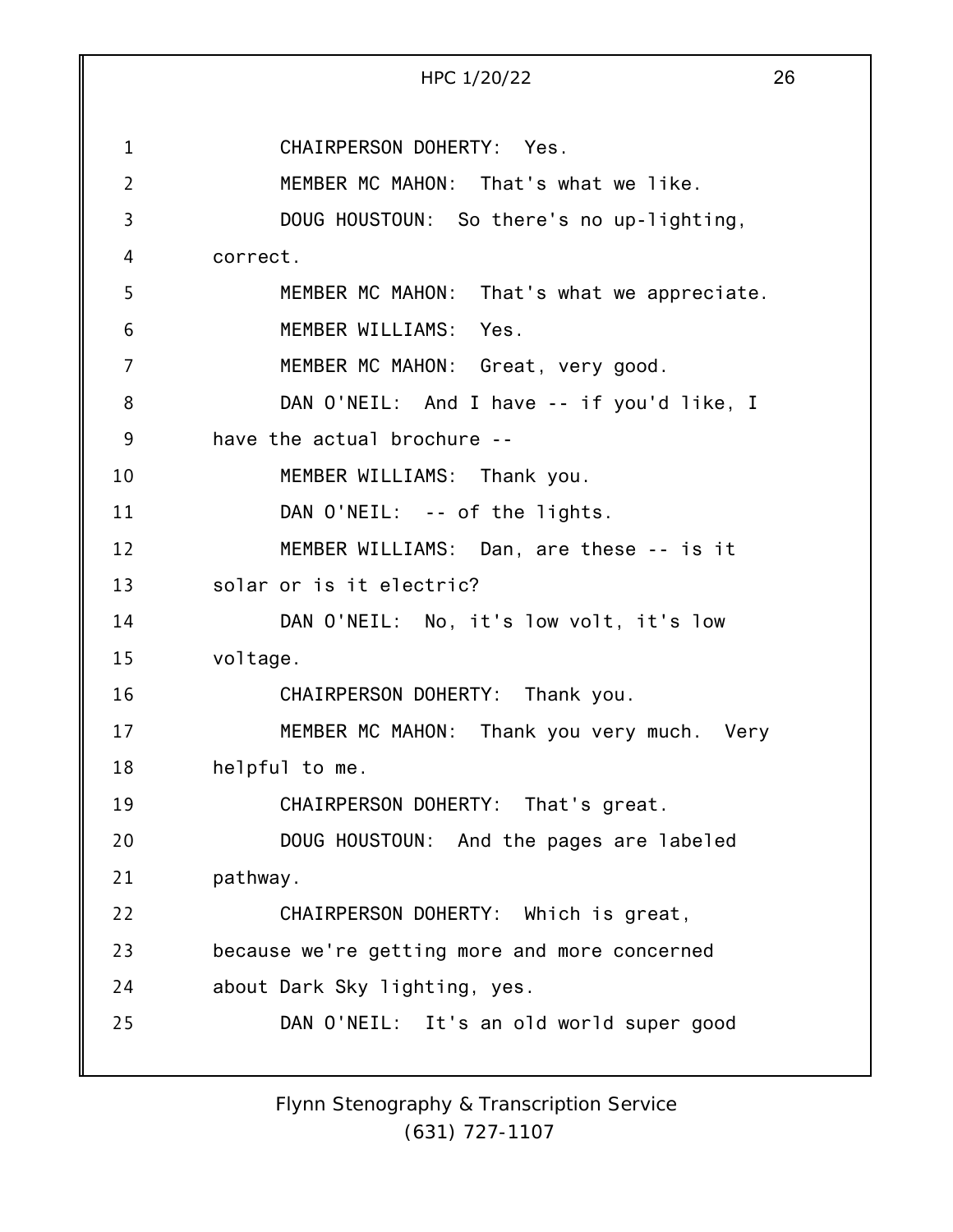1 2 3 4 5 6 7 8 9 10 11 12 13 14 15 16 17 18 19 20 21 22 23 24 25 HPC 1/20/22 27 quality cast. And the lighting, the paths throughout, low voltage. The light is just to - just for the floor area. CHAIRPERSON DOHERTY: That's great. MEMBER MC MAHON: Very nice. MEMBER WILLIAMS: It's lovely. CHAIRPERSON DOHERTY: Very, very nice. DAN O'NEIL: So that was just missed, but it's all called out on the plan for the lights. MEMBER MEI: Yeah. CHAIRPERSON DOHERTY: Okay. MEMBER MC MAHON: Very cool. MEMBER WILLIAMS: Perfect. DAN O'NEIL: There's no up-lighting at all, just all low voltage. MEMBER MC MAHON: Excellent. CHAIRPERSON DOHERTY: Okay. MEMBER MEI: Great. DAN O'NEIL: Okay? MEMBER MEI: That's terrific. MEMBER MC MAHON: Yep. Thanks for bringing that up. ADMINISTRATOR PALLAS: My apologies about -- CHAIRPERSON DOHERTY: That's all right. Do we need to have a motion to approve?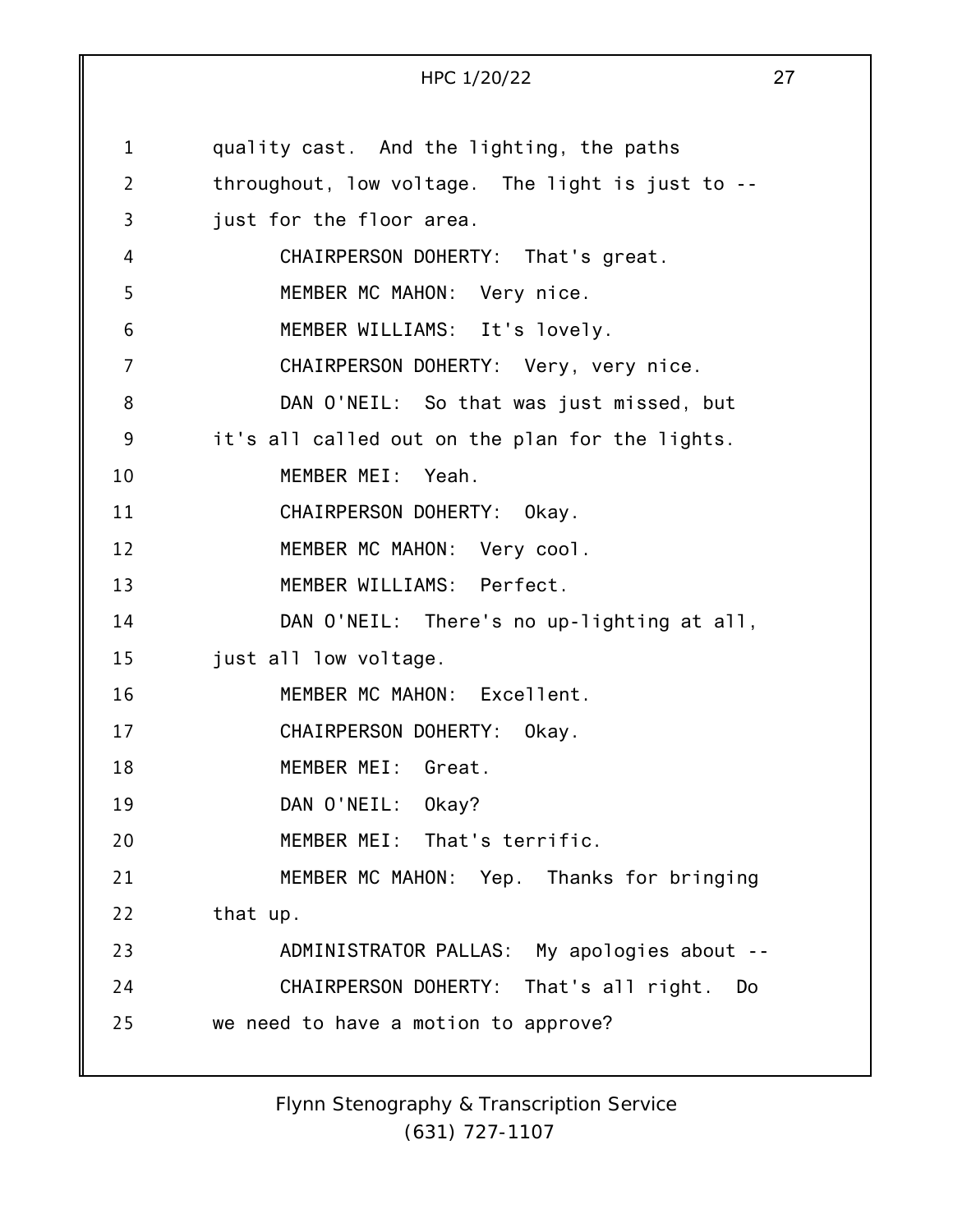|                | 28<br>HPC 1/20/22                                  |
|----------------|----------------------------------------------------|
|                |                                                    |
| $\mathbf{1}$   | ADMINISTRATOR PALLAS: Yeah, you should just        |
| $\overline{2}$ | amend your prior motion to include the lighting as |
| 3              | presented.                                         |
| 4              | CHAIRPERSON DOHERTY: Okay. So I would like         |
| 5              | to amend my prior motion to approve to include     |
| 6              | their outdoor foot path lighting.                  |
| 7              | MEMBER WILLIAMS: I'll second.                      |
| 8              | CHAIRPERSON DOHERTY: Do I have a second?           |
| 9              | MEMBER WILLIAMS: I'll second.                      |
| 10             | CHAIRPERSON DOHERTY: All in favor?                 |
| 11             | MEMBER MC MAHON: Aye.                              |
| 12             | MEMBER MEI: Aye.                                   |
| 13             | MEMBER WILLIAMS: Aye.                              |
| 14             | CHAIRPERSON DOHERTY: Aye.                          |
| 15             | Lighting is approved.                              |
| 16             | DAN O'NEIL: Thank you very much.                   |
| 17             | CHAIRPERSON DOHERTY: Thank you.                    |
| 18             | MEMBER WILLIAMS: Thank you.                        |
| 19             | DOUG HOUSTOUN: Thank you.                          |
| 20             | CHAIRPERSON DOHERTY: Agenda Item No. 3,            |
| 21             | Motion to accept and approve the minutes of the    |
| 22             | December 16th regular meeting. Do I have a         |
| 23             | second?                                            |
| 24             | MEMBER MC MAHON: I'll second it.                   |
| 25             | MEMBER MEI: Second.                                |
|                |                                                    |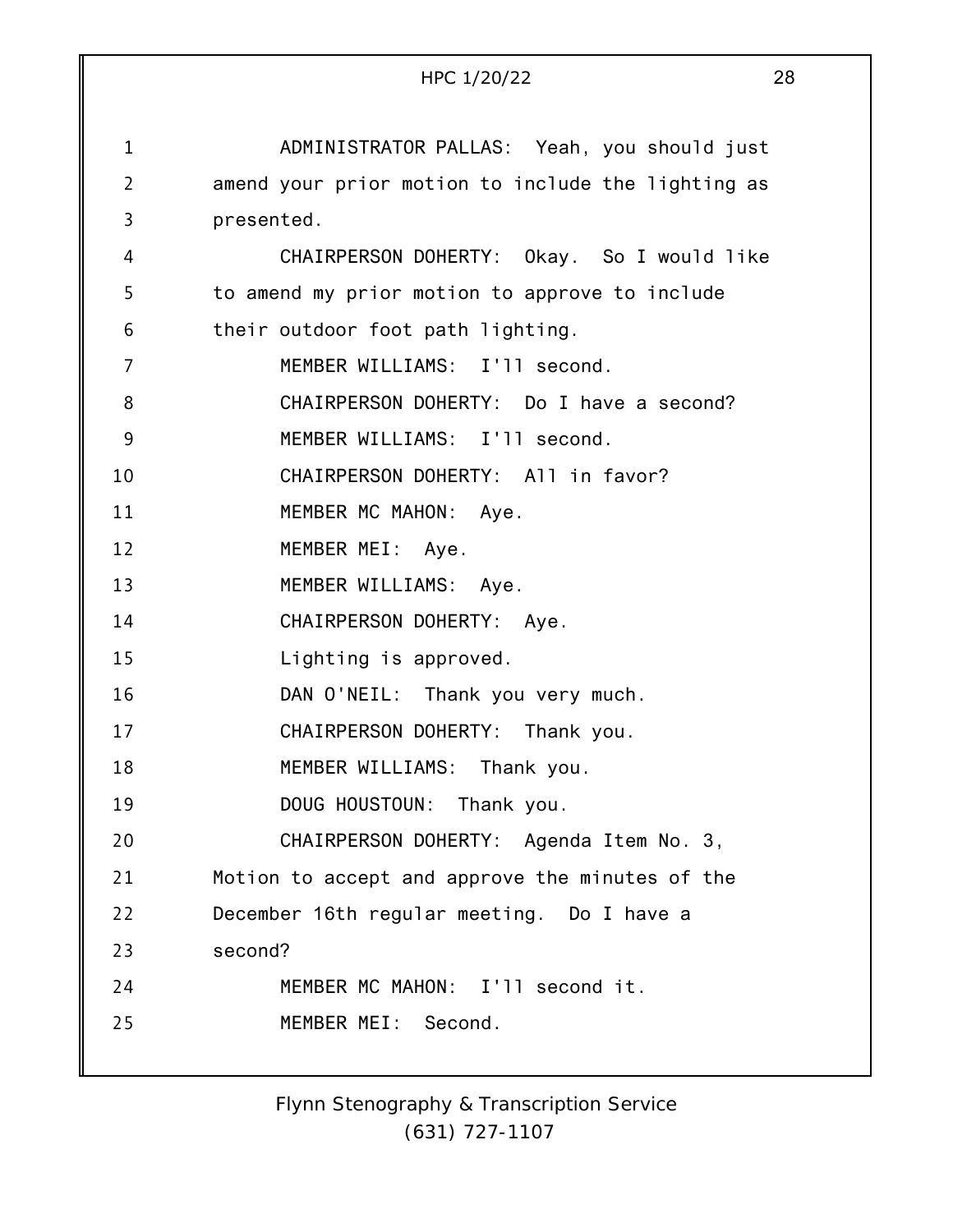|                | HPC 1/20/22                                       | 29 |
|----------------|---------------------------------------------------|----|
| 1              | CHAIRPERSON DOHERTY: All in favor.                |    |
| $\overline{2}$ | MEMBER MC MAHON: Aye.                             |    |
| 3              | MEMBER MEI: Aye.                                  |    |
| 4              | MEMBER WILLIAMS: Aye.                             |    |
| 5              | CHAIRPERSON DOHERTY: Aye.                         |    |
| 6              | Agenda Item No. 4, Motion to schedule the         |    |
| $\overline{7}$ | next Historic Preservation Commission meeting for |    |
| 8              | 5 p.m. on February 17th, 2022 at the Third Street |    |
| 9              | Fire Station. Do I have a second?                 |    |
| 10             | MEMBER MC MAHON: I'll second it.                  |    |
| 11             | CHAIRPERSON DOHERTY: All in favor.                |    |
| 12             | MEMBER MC MAHON: Aye.                             |    |
| 13             | MEMBER MEI: Aye.                                  |    |
| 14             | MEMBER WILLIAMS: Aye.                             |    |
| 15             | CHAIRPERSON DOHERTY: Aye.                         |    |
| 16             | And then agenda Item No. 5, I make a motion       |    |
| 17             | to adjourn the meeting. Do I have a second?       |    |
| 18             | MEMBER WILLIAMS: Second.                          |    |
| 19             | CHAIRPERSON DOHERTY: All in favor?                |    |
| 20             | MEMBER MC MAHON: Aye.                             |    |
| 21             | MEMBER MEI: Aye.                                  |    |
| 22             | MEMBER WILLIAMS: Aye.                             |    |
| 23             | CHAIRPERSON DOHERTY: Aye.                         |    |
| 24             | Meeting is adjourned. Thank you very much.        |    |
| 25             | (The Meeting was Adjourned at 5:28 p.m.)          |    |
|                |                                                   |    |